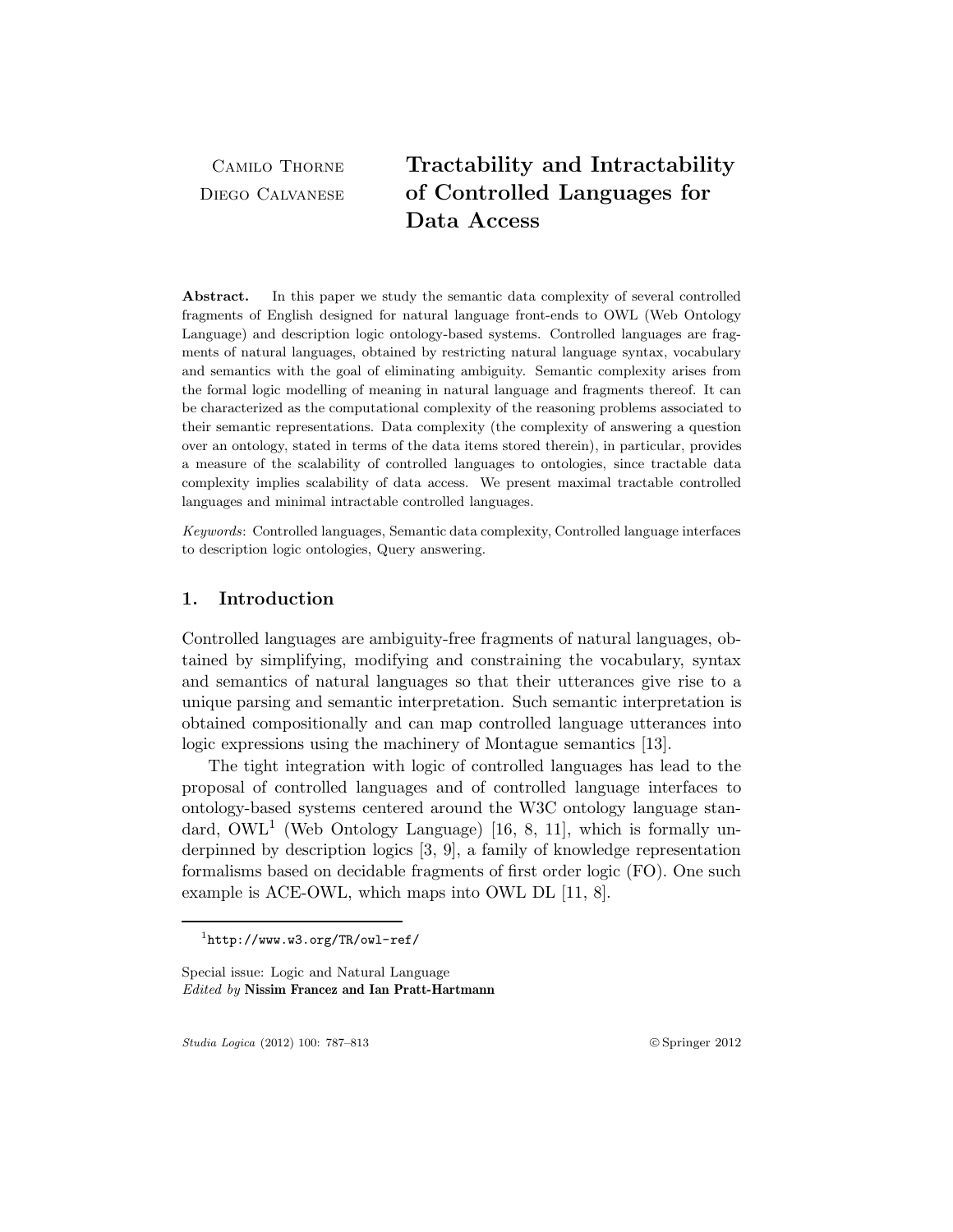OWL ontologies give a global, unified view of the the system's domain of interest in terms of a high level conceptualization that describes the basic concepts, relations, and constraints that hold in such a domain. The data itself can be stored in different formats but is typically structured and stored in relational databases or triple stores [17]. Controlled language interfaces make ontology-based systems more usable for casual users. In this context, two tasks are targeted:  $(i)$  authoring ontologies (i.e., declaring and updating domain constraints, or declaring and updating factual information about the domain)  $(ii)$  accessing information stored in ontologies (i.e., evaluating information requests). This means that controlled languages need to map not only into ontology languages such as OWL, but also into the (formal) query languages used to access information [16, 8, 11].

An important issue that arises is the computational cost of semantically processing and reasoning with controlled languages, also known as their semantic complexity. Semantic complexity is particularly relevant for ontology-based system front-ends, given the nature of the data management tasks targeted. Moreover, as data in ontology-based systems is usually very large, it is important to focus on the so-called data complexity of semantic processing and reasoning. Data complexity has been formally characterized as the computational complexity of managing ontologies measured w.r.t. the size of the dataset [20, 6], and provides a measure of scalability of inference and data management tasks in ontology-based systems based on OWL [17].

Data complexity depends on the different combinations of constructs supported by the controlled language and the controlled language interface (the controlled language's function and content words). Hence, different controlled language design choices will have a positive or negative impact on this measure. The data complexity of accessing ACE-OWL Lite (the fragment of ACE-OWL that maps to OWL Lite) is coNP-complete. This is because the data complexity of query answering in the description logic that underpins OWL Lite,  $\mathcal{SHT}$ [D], is known to be data complete for coNP [14]. Hence, controlled languages like ACE-OWL do not scale to data, but might contain fragments that do. This raises the issue of determining which English constructs the tractable fragments cover.

This paper makes three contributions. Firstly, we define several declarative controlled fragments of English that express distinct fragments of OWL Lite and  $\mathcal{SHIF}[D]$  (and can be seen as fragments of ACE-OWL). Secondly, we define an interrogative controlled language that expresses a significant number of so-called conjunctive queries, viz., SELECT-PROJECTjoin SQL queries, one of the standard query languages for OWL. Thirdly, we study the data complexity of accessing data via those controlled (declar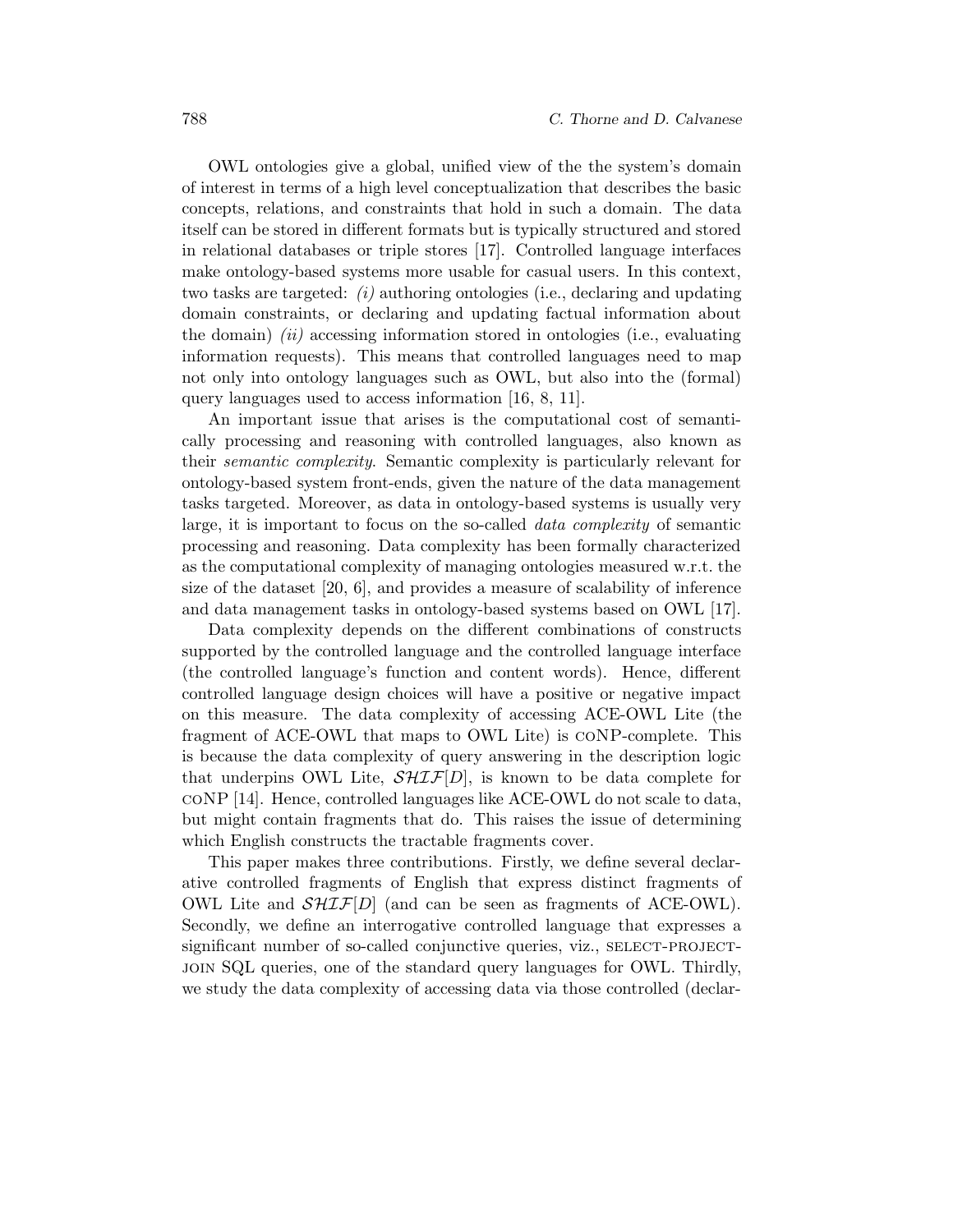ative and interrogative) languages and show which maximal combinations of controlled language constructs allow for tractable data complexity and which *minimal* combinations give rise to intractable data complexity.

#### 2. Controlled Languages and Semantic Complexity

The semantics, semantic processing and semantic complexity of controlled languages can be modelled using the standard formal and computational Montagovian analysis for English as developed in [4, 13]. Formal semantics provides a logic-based account of natural language semantics and semantic compositionality by assigning meaning representations to controlled language constituents, viz., logical expressions that model meaning. The logic from which these logical expressions are taken is  $\lambda$ -FO, viz., FO enriched with the constructs of the simply-typed lambda calculus. While this takes us beyond FO, the key issue is that  $\lambda$ -FO constructs serve only to "glue" together semantic representations compositionally, and to obtain FO semantic semantic representations for full utterances. Controlled languages and fragments can be defined using, essentially, context-free grammars with semantic actions of compiler theory (see [10], Chapter 18) or Montague grammars (see [13]). Semantic actions ensure that the controlled fragment maps into a logic by defining a *compositional translation*  $\tau(\cdot)$ .

**Meaning Representations.** Let  $\{v_i \mid i \in \mathbb{N}\}\$  be a set of  $\lambda$ -FO variables, and  $\{k_i \mid i \in \mathbb{N}\}\$ a set of  $\lambda$ -FO *constants*. Let t stand for the type of Boolean values and  $e$  for the type of individual constants. The set of  $\lambda$ -FO expressions u and types T are defined, resp., by the grammars  $u ::= k_i | v_i | \lambda v_i.u | u(u')$ and  $T \ ::= e | t | T \rightarrow T'.$ 

A typing is a function  $\chi(\cdot)$  from  $\lambda$ -FO expressions into types. If  $\chi(u) = T$ we write  $u:T$ . The *typing rule* is the following application rule:

$$
app \underbrace{u:T} \underbrace{u':T\rightarrow T'}_{u'(u):T'}
$$

We say that an expression  $\lambda v_i.u(u')$  reduces to an expression u'', if u'' is the result of deleting the prefix  $\lambda v_i$  and substituting, consistently with typings and typing rules, each occurrence of  $v_i$  in u by u'. The beta reduction  $\triangleright$  relation, is the reflexive and transitive closure of the reduction relation.

Note that λ-FO variables, constants and expressions are used in a more general way than their FO or description logic counterparts and may denote arbitrary objects of arbitrary complexity. A variable or constant of type e will denote an individual (a simple object, such as an integer), whereas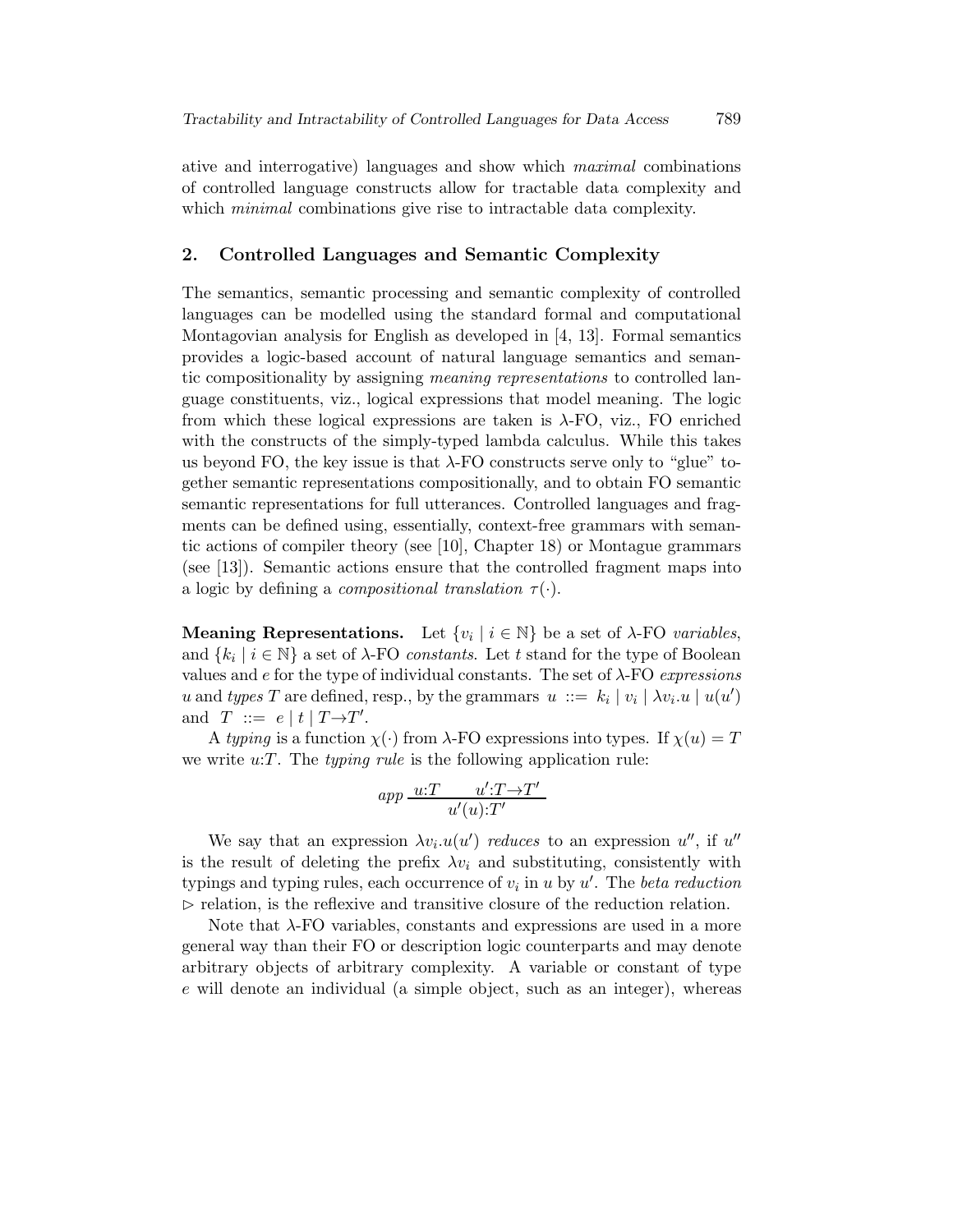a variable or constant of type  $e \rightarrow t$ , will denote a characteristic function (or set, a complex object).

In what follows we will avoid explicit typing and adopt instead the following conventions. Expressions of type  $e$  (denoting individuals) will be written with lower case letters  $(x, y, z, \text{etc.})$ , expressions of type  $e \times \cdots \times e \rightarrow t$  (denoting sets and relations) will be written with upper case letters  $(P, Q, R, \text{ etc.})$ and expressions of type  $(e \rightarrow t) \rightarrow t$  (denoting so-called generalized quantifiers) with Greek letters  $(\alpha, \beta, \gamma, \text{ etc.}).$ 

Controlled Fragments. Semantically enriched grammars are contextfree grammars G built from  $(i)$  a set  $\textbf{Sig}$  of words,  $(ii)$  a set  $\textbf{Cat}$  of syntactic categories, (iii) a lexicon Lex  $\subseteq$  Cat  $\times$  Sig, (iv) a set Rul  $\subseteq$  Cat  $\times$  (Sig  $\cup$  $\text{Cat}$ <sup>+</sup> of phrase structure rules, (v) a distinguished category **S** (or **Q**) called the start category, and (*vi*) a compositional translation  $\tau(\cdot)$ . If  $(C, w) \in \mathbf{Lex}$ or  $(C, w)$  ∈ Rul we write  $C ::= w$ . Any sequence  $w ∈ (Sig × Cat)^*$  is called a syntactic constituent.

The notions of *derivation in one step*, denoted  $\implies$ , of derivation, denoted =⇒<sup>∗</sup> (the reflexive and transitive closure of =⇒), and of parse tree are defined as for standard context-free grammars (see [10], Chapter 18). By  $\Longrightarrow^k$  we denote derivations of  $\leq k$  steps.

Compositional translations  $\tau(\cdot)$  map syntactic constituents to  $\lambda$ -FO meaning representations. By exploiting the phrase structure rules and lexicon of a grammar  $G, \tau(\cdot)$  can be recursively defined on syntactic constituents by means of *semantic actions*: (i) for each  $C ::= w \in \textbf{Lex},$  we specify  $\tau(C)$ , and (ii) for each  $C ::= C_1 \cdots C_n \in \mathbf{Rul}$ , we write  $\tau(C) :=$  $\tau(C_{\pi(1)})(\ldots \tau(C_{\pi(n)})\ldots)$ , where  $\pi(\cdot)$  is a permutation (necessary to allow for different word orders in the target and source languages). Complete sentences translate into FO sentences (closed formulas without free variables).

Meaning representations induce a partitioning of the lexicon into a set of content words, wherein words (nouns and verbs) denote sets, relations, or individuals, and a set of function words, in which words (determiners, pronouns, articles, coordinating particles, etc.) denote operations over such sets, relations, and individuals.

Parsing and semantic interpretation occur as follows. Firstly, a parse tree is computed. Secondly, semantic actions are applied bottom-up, from leaves to root. Thirdly, applications and beta reductions are effectuated, in observance with typing rules. If parsing and semantic interpretation succeed, utterances are considered grammatical, otherwise non-grammatical. Accordingly, the language *generated* by grammar G is defined as  $L(G) :=$  $\{w \in \mathbf{Sig}^* \mid \mathbf{S} \Longrightarrow^* w \text{ and } \tau(w) \text{ is defined}\}.$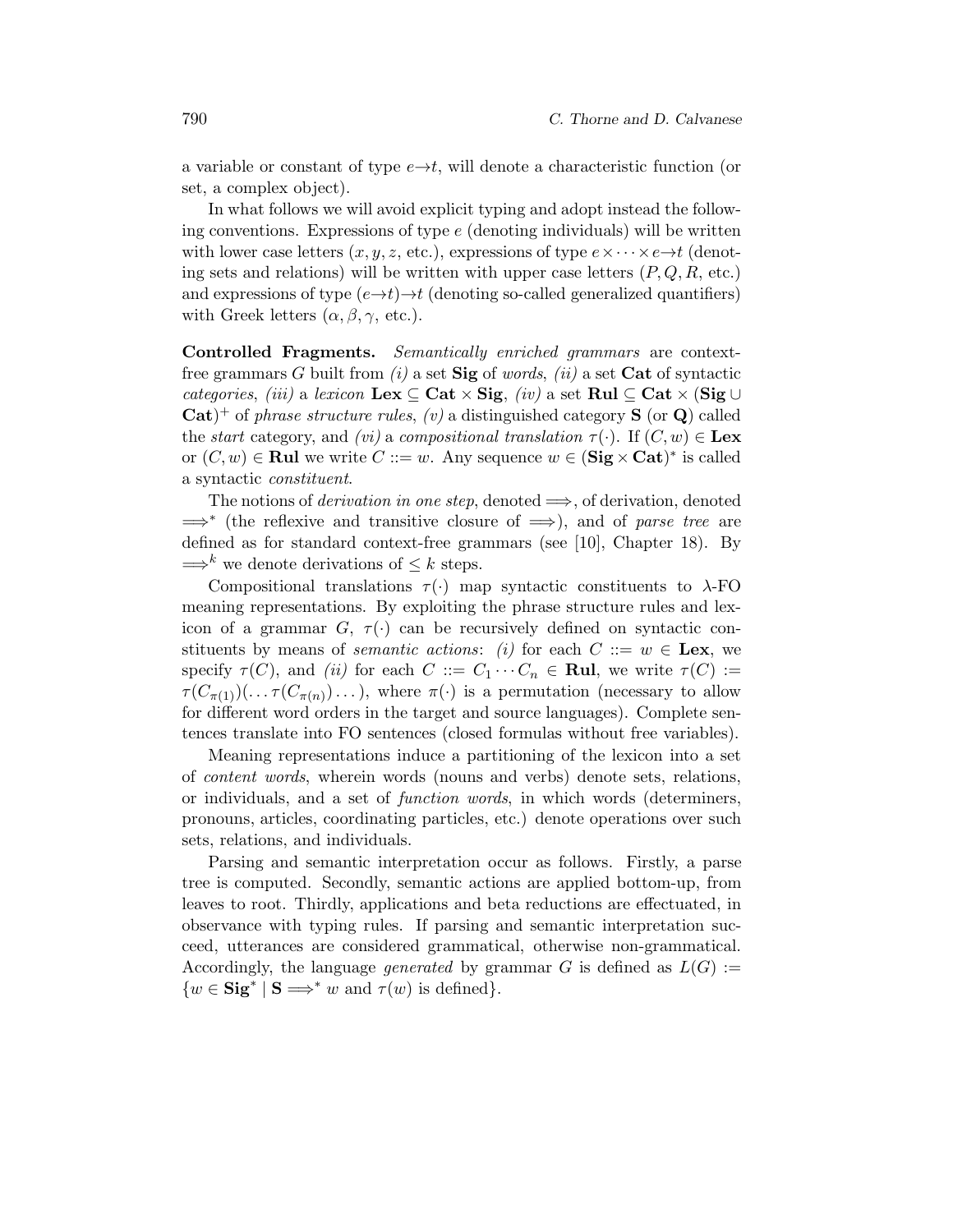Semantic Complexity. Controlled languages and fragments give rise to logic fragments with specific computational properties. Given a fragment L (defined by a grammar G), the logic fragment expressed by L is the FO fragment  $\tau(L) := {\tau(w) \mid w \in L}$ . Following Pratt in [15], we define the semantic complexity of a (controlled) fragment of English L as the computational complexity of reasoning with the formulas belonging to  $\tau(L)$ .

#### 3. Ontology Languages and Semantic Complexity

OWL-based systems are underpinned by description logics [6, 3], which are fragments of FO written in an object-oriented syntax. They structure the domain of discourse in terms of concepts (representing classes, i.e., sets of objects) and roles (representing binary relations between objects). Data is accessed by means of formal queries, based on the SQL (Structured Query Language) standard for relational databases. Since ontology-based systems may store and manage large amounts of data, determining the data complexity of data access, i.e., the complexity measured in terms of the size of the data only, is a key issue. In this paper we will focus on description logics defined by restricting the syntax of the logic  $\mathcal{ALCI}$  and hence of OWL DL and OWL Lite (which correspond to a superlanguage of  $ALCI$ ) [3].

Description Logic Ontologies and Knowledge Bases. In an *ACCI* ontology  $\mathcal{O}$ , intensional knowledge is specified by means of a set of (concept inclusion) assertions  $\sigma$  of the form  $C_l \subseteq C_r$ , stating inclusion (or IS-A) between the instances of the *left concept*  $C_l$  and those of the *right concept*  $C_r$ . Consider a countable signature of *concept names A* (unary predicates) and role names R (binary predicates). A role S is either a role name R or its *inverse*  $R^-$ . A left or right concept is either a concept name A, an unqualified existential restriction  $\exists R$ , the negation  $\neg A$ ,  $\neg \exists R$  of A or  $\exists R$ , or, if  $C_f$  and  $C'_f$  are concepts, for  $f \in \{l, r\}$ , (i) a qualified existential restriction  $\exists S:C_f, (ii)$  an intersection  $C_f \sqcap C'_f$ ,  $(iii)$  an union  $C_f \sqcup C'_f$ , or  $(iv)$  a qualified universal restriction  $\forall S: C_f$ .

Different combinations of left and right concepts give rise to different fragments of  $\mathcal{ALCI}$  and hence, to different description logics. An important description logic defined in this manner is  $DL\text{-}Lite_{\Box}$  [6, 2], of syntax

 $S ::= R | R^{-}, C_{l} ::= A | \exists S | C_{l} \sqcap C'_{l}, C_{r} ::= \neg A | \neg \exists S | C_{l} | C_{r} \sqcap C'_{r},$ 

which is contained in the Horn fragment of the two-variable fragment of FO.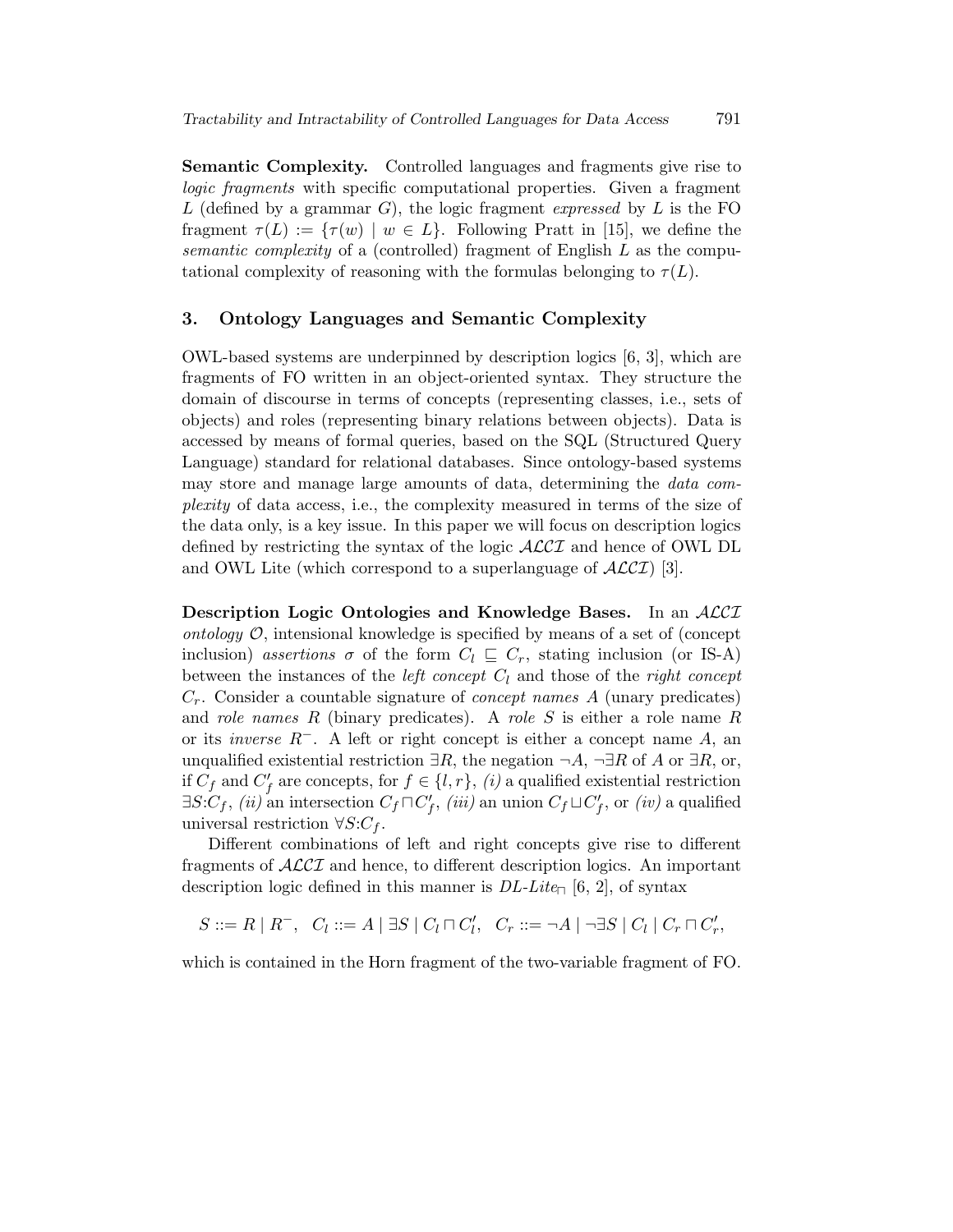$$
R^{t_x} := R(x, y)
$$
\n
$$
(R^{-})^{t_x} := R(y, x)
$$
\n
$$
A^{t_x} := A(x)
$$
\n
$$
(3S)^{t_x} := \exists y(S^{t_x})
$$
\n
$$
(4S)^{t_x} := -A^{t_x}
$$
\n
$$
(-3S)^{t_x} := -\exists y(S^{t_x})
$$
\n
$$
(5S)^{t_y} := \exists x(S^{t_y})
$$
\n
$$
(5S)^{t_x} := -\exists y(S^{t_x})
$$
\n
$$
(6S)^{t_y} := \exists x(S^{t_y})
$$
\n
$$
(7S)^{t_x} := \exists y(S^{t_x} \wedge C_f^{t_y})
$$
\n
$$
(7S)^{t_y} := \exists x(S^{t_y} \wedge C_f^{t_x})
$$
\n
$$
(7S)^{t_y} := \exists x(S^{t_y} \wedge C_f^{t_x})
$$
\n
$$
(6S)^{t_y} := \exists x(S^{t_y} \wedge C_f^{t_x})
$$
\n
$$
(6S)^{t_y} := \exists x(S^{t_y} \wedge C_f^{t_x})
$$
\n
$$
(6S)^{t_y} := C_f^{t_y} \wedge C_f^{t_y}
$$
\n
$$
(6S)^{t_y} := C_f^{t_y} \wedge C_f^{t_y}
$$
\n
$$
(6S)^{t_y} := C_f^{t_y} \wedge C_f^{t_y}
$$
\n
$$
(7S)^{t_y} := C_f^{t_y} \vee C_f^{t_y}
$$
\n
$$
(7S)^{t_y} := \forall x(S^{t_y} \Rightarrow C_f^{t_x})
$$
\n
$$
(7S)^{t_y} := \forall x(S^{t_y} \Rightarrow C_f^{t_x})
$$
\n
$$
(7S)^{t_y} := \forall x(S^{t_y} \Rightarrow C_f^{t_x})
$$
\n
$$
(7S)^{t_y} := \forall y(C^{t_y} \Rightarrow C_f^{t_x})
$$

Figure 1. The canonical  $t^x$  and  $t^y$  translations (where  $f \in \{l, r\}$ ).

It is important because it can capture the fundamental features of conceptual modelling formalisms (UML class diagrams, ER-diagrams, etc.) and formally underpins efficient ontology-based systems [6, 2].

A *database*, expressing extensional knowledge, is a finite set  $D$  of FO unary and binary ground atoms (a.k.a. facts) of the form  $A(c)$ ,  $R(c, c')$ , where A is a concept name, R a role, name and c and  $c'$  constants. A knowledge base is a pair  $(0, D)$ , where O is an ontology and D a database.

The semantics of description logic concepts and roles can be specified by means of a pair of so-called canonical translations  $t_x$  and  $t_y$  into FO (specifically, to the two-variable guarded fragment of FO), as shown in Figure 1.

We consider FO semantics under the so-called *standard names assump*tion. That is, we consider a fixed countably infinite domain **Dom** :=  $\{c_i \mid$  $i \in \mathbb{N}$  of constants (interpreted by themselves) and define (FO) interpretations as tuples  $\mathcal{I} := (\mathbb{D}_{\mathcal{I}}, \cdot^L)$  where  $\mathbb{D}_{\mathcal{I}} \subseteq \mathbf{Dom}$  and  $\cdot^L$  is an interpretation function. Thereafter, the notions of entailment, truth, and satisfaction are defined as usual. In particular, we say that an interpretation  $\mathcal I$  is a model of a formula  $\psi$ , written  $\mathcal{I} \models \psi$ , if  $\psi$  evaluates to true under some satisfying assignment over *I*. For every set  $\Gamma$  of formulas, we write  $\mathcal{I} \models \Gamma$  if  $\mathcal{I} \models \psi$ for all  $\psi \in \Gamma$ . We say that  $\psi'$  (resp.,  $\Gamma$ ) entails  $\psi$ , written  $\psi' \models \psi$  (resp.,  $\Gamma \models \psi$ ), if every model of  $\psi'$  (resp.,  $\Gamma$ ) is a model of  $\psi$ . When also the converse holds, we say that  $\psi$  and  $\psi'$  are *equivalent*.

An interpretation I is said to be a *model* of an inclusion assertion  $\sigma =$  $C_l \subseteq C_r$ , in symbols  $\mathcal{I} \models \sigma$ , if  $\mathcal{I} \models (C_l \subseteq C_r)^{t_x}$ . It is said to be a model of a knowledge base  $(0, D)$ , in symbols  $\mathcal{I} \models (0, D)$ , if it is a model of every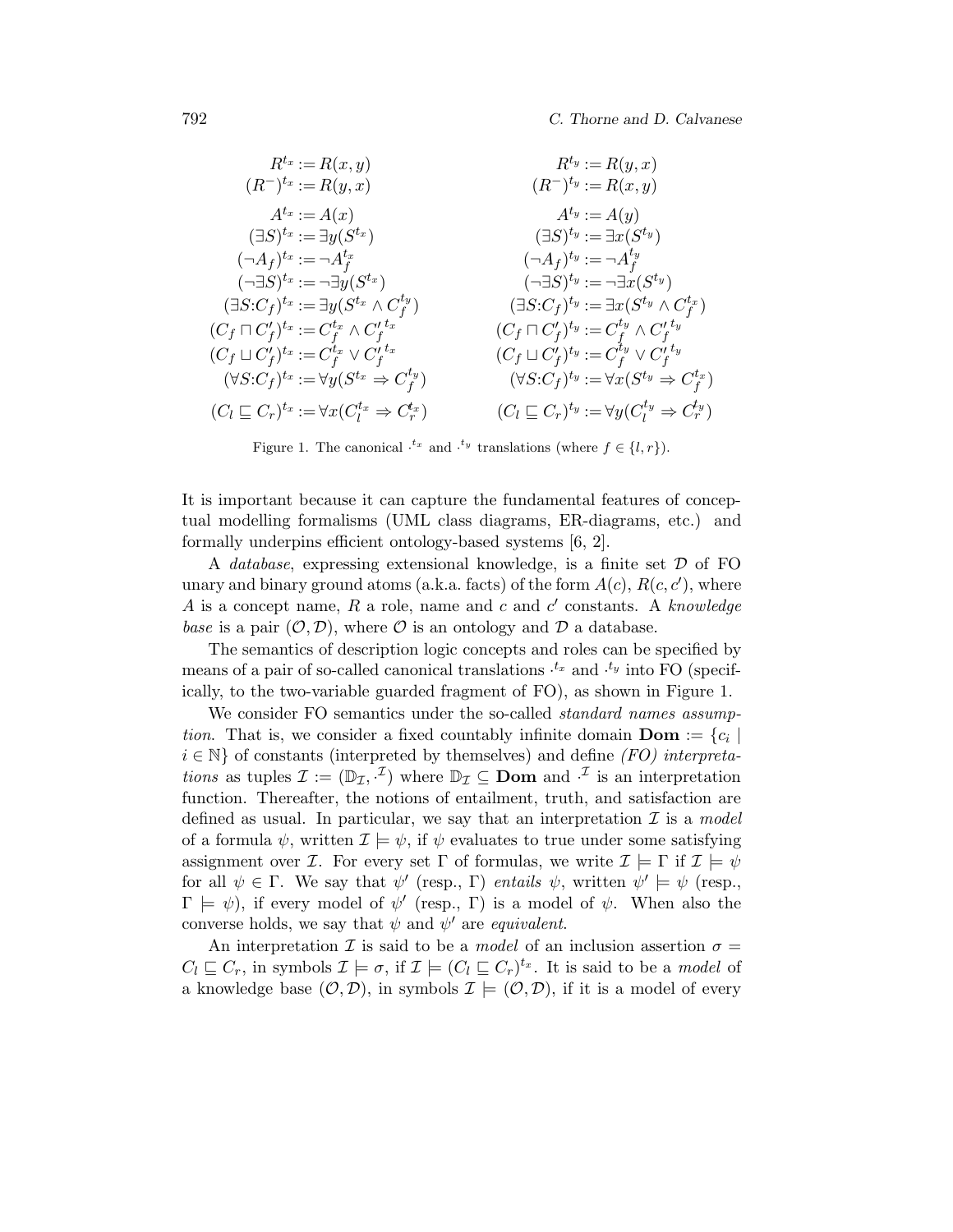assertion in  $\mathcal O$  and every fact  $P(c)$ ,  $R(c, c')$  in  $\mathcal D$ . Notice that we interpret databases under the open world assumption, and thus facts not in D may or may not hold in the model  $\mathcal{I}$ .

Formal Queries. We use queries to retrieve information from knowledge bases. In the setting of ontology languages it is customary to consider fragments of SQL. In this paper we will consider two such fragments.

A *conjunctive query*  $(CQ) \varphi$  is a (positive existential) FO formula of the form  $\exists \bar{y}(\varphi'(\bar{x}, \bar{y}))$ , where  $\bar{x}$  denotes a (finite) sequence of variables of length  $|\bar{x}|$  (the free variables of  $\varphi$ ), called the query's *distinguished variables*, and  $\varphi'(\bar{x}, \bar{y})$  is a conjunction of FO relational atoms over the variables  $\bar{x}$  and  $\bar{y}$ . If  $\bar{x}$  is the empty sequence, we say that the query is *boolean*. CQs constitute a FO specification of an SQL SELECT-PROJECT-JOIN query [1].

Graph-shaped conjunctive queries (GCQs) are a restricted kind of CQs with at most one distinguished variable x, which are inductively defined by  $2^2$ 

$$
\varphi(x) \ ::= \ A(x) \mid R(x, x) \mid R(x, c) \mid \exists y (R(x, y)) \mid \exists y (S(x, y) \land \varphi'(y)) \mid
$$
  

$$
\varphi'(x) \land \varphi''(x),
$$
  

$$
S(x, y) \ ::= \ R(x, y) \mid R(y, x) \mid S'(x, y) \land S''(x, y)
$$

GCQs are a linguistically motivated class of CQs, easily expressible by English sentence subordination. Moreover, they allow (as we shall see later) to consider some interesting phenomena, such as anaphora. See also [18], Ch. 4.

Let  $\varphi$  be a (G)CQ. A *grounding* is a (not necessarily total) function  $\theta(\cdot)$ that maps the variables of  $\varphi$  to **Dom**. Groundings are extended to complex syntactic objects in the usual way. We denote by  $\varphi\theta$  the grounding of  $\varphi$  by  $\theta(\cdot)$ . Queries are FO formulas. Consequently, following FO semantics, an interpretation  $\mathcal I$  is a *model* of  $\varphi\theta$ , if  $\varphi\theta$  evaluates to true in  $\mathcal I$  under some variable assignment.

We say that a sequence  $\bar{c}$  of constants is an *answer* to (G)CQ  $\varphi$  with distinguished variables  $\bar{x}$  over a knowledge base  $(0, \mathcal{D})$ , if there exists a grounding  $\theta(\cdot)$ , mapping  $\bar{x}$  to  $\bar{c}$ , such that  $\varphi\theta$  is logically entailed by  $(\mathcal{O}, \mathcal{D})$ , viz., whenever, for all  $\mathcal{I}, \mathcal{I} \models (\mathcal{O}, \mathcal{D})$  implies  $\mathcal{I} \models \varphi \theta$ ; in symbols:  $(\mathcal{O}, \mathcal{D}) \models$  $\varphi\theta$ . We illustrate these notions with a simple example.

<sup>&</sup>lt;sup>2</sup>A CQ can be mapped into a labelled graph, with each variable or constant giving rise to a vertex, each unary atom  $A(x)$  to a label A of vertex x, and each binary symbol  $R(x, y)$ to a directed edge from x to y with label R. For a GCQ, such a graph has the structure of a tree (possibly with multiple labels on the same edge).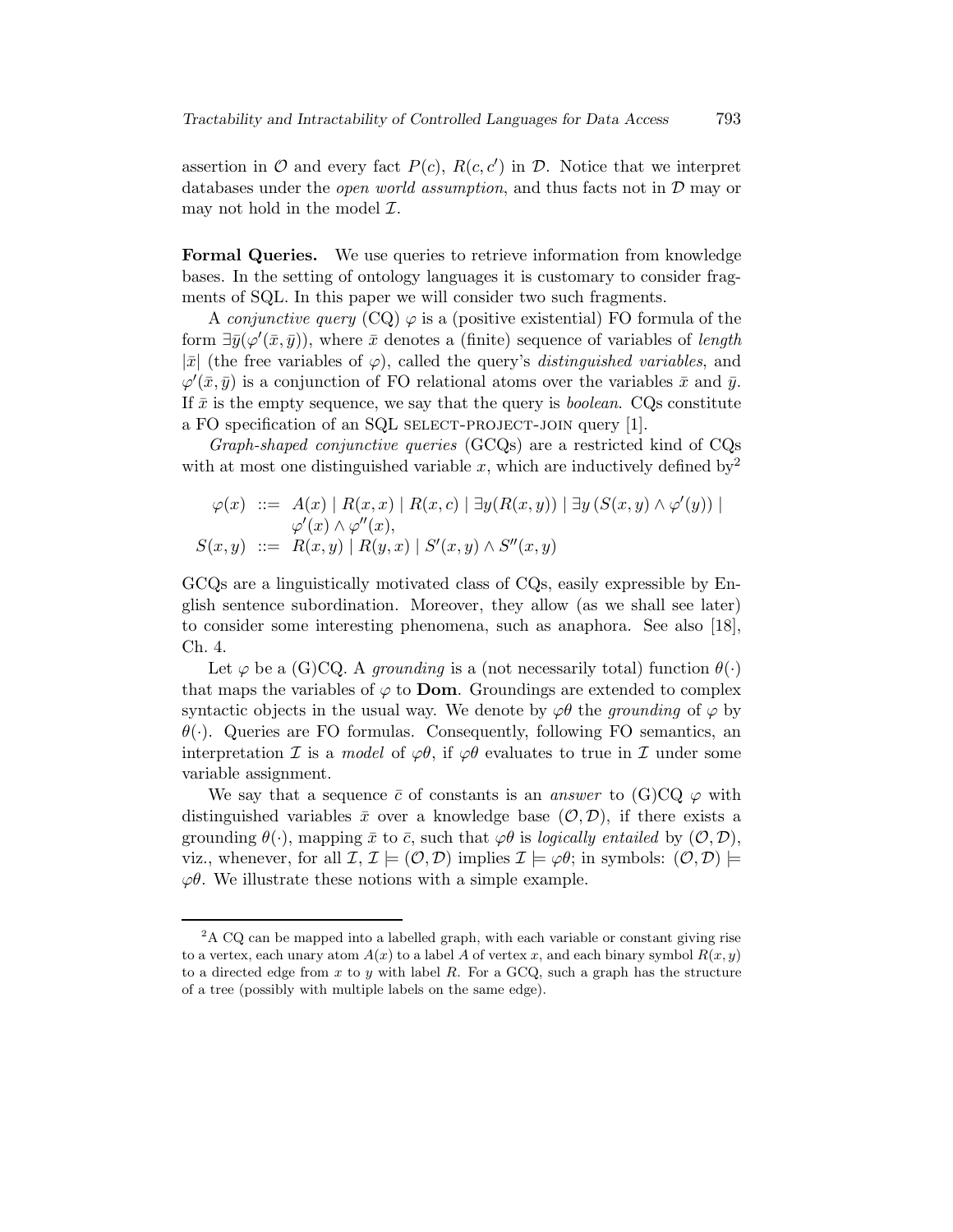Example 3.1. Consider an ontology about people, defined by O<sup>p</sup> := {Man (  $Woman \subseteq Person$ ,  $Man \subseteq \exists Loves$ ,  $\exists Loves \subseteq \exists Lives$ , which states that men and women are persons, that men love somebody, and that who loves also likes. Consider now the database  $\mathcal{D}_p := \{Man(john),$  $Woman(mary)$  stating that John is a man and that Mary is a woman. Suppose we want to know which man likes somebody. This information request can be captured by the GCQ  $\varphi_p := \exists y \, (Man(x) \wedge \text{Likes}(x, y))$ . Clearly, John is the only answer: the only grounding satisfying the entailment condition is  $\theta_p := \{x \mapsto \text{John}\}.$ 

Semantic Data Complexity. As we said earlier, the semantic complexity of a controlled language L consists in the computational complexity of the logical reasoning problems for the logic  $\tau(L)$  it expresses. For controlled languages designed for controlled language front-ends to ontology-based systems, and which, therefore, express formal ontology and query languages, this means focusing on the complexity of one key problem: accessing information.

The query answering problem for (G)CQs and knowledge bases (KBQA) is the reasoning (entailment) problem stated as follows: Input: a knowledge base  $(0, \mathcal{D})$ , a  $(G)CQ \varphi$  with distinguished variables  $\bar{x}$ , and a sequence  $\bar{c}$  of  $|\bar{x}|$  constants, Question: does there exist a grounding  $\theta(\cdot)$  s.t.  $\theta(\bar{x})=\bar{c}$  and  $(\mathcal{O},\mathcal{D}) \models \varphi\theta$ ?

In addition, we are interested in the *data complexity* of KBQA, namely, in its computational complexity when we consider  $\mathcal D$  as the only input of the problem [20]. This is because in real-world ontology-based systems data can be very large, and in particular much larger than the intensional specification  $\mathcal{O}$ . Thus, one can abstract away from ontologies and queries and assume that tractable (i.e., PTime) data complexity for KBQA provides an upper bound for the system's scalability to large data repositories.

Notice moreover, that all the other data management or reasoning tasks and problems relevant to ontologies and ontology-based systems, reduce to KBQA, and thus KBQA provides (data) complexity upper bounds for all of them (see, e.g.,  $[6]$ ).

### 4. Expressing Ontology Languages

In this section we describe a methodology for defining controlled languages that express all the possible combinations of left and right concepts and concept descriptions discussed in the preceding section. The main ideas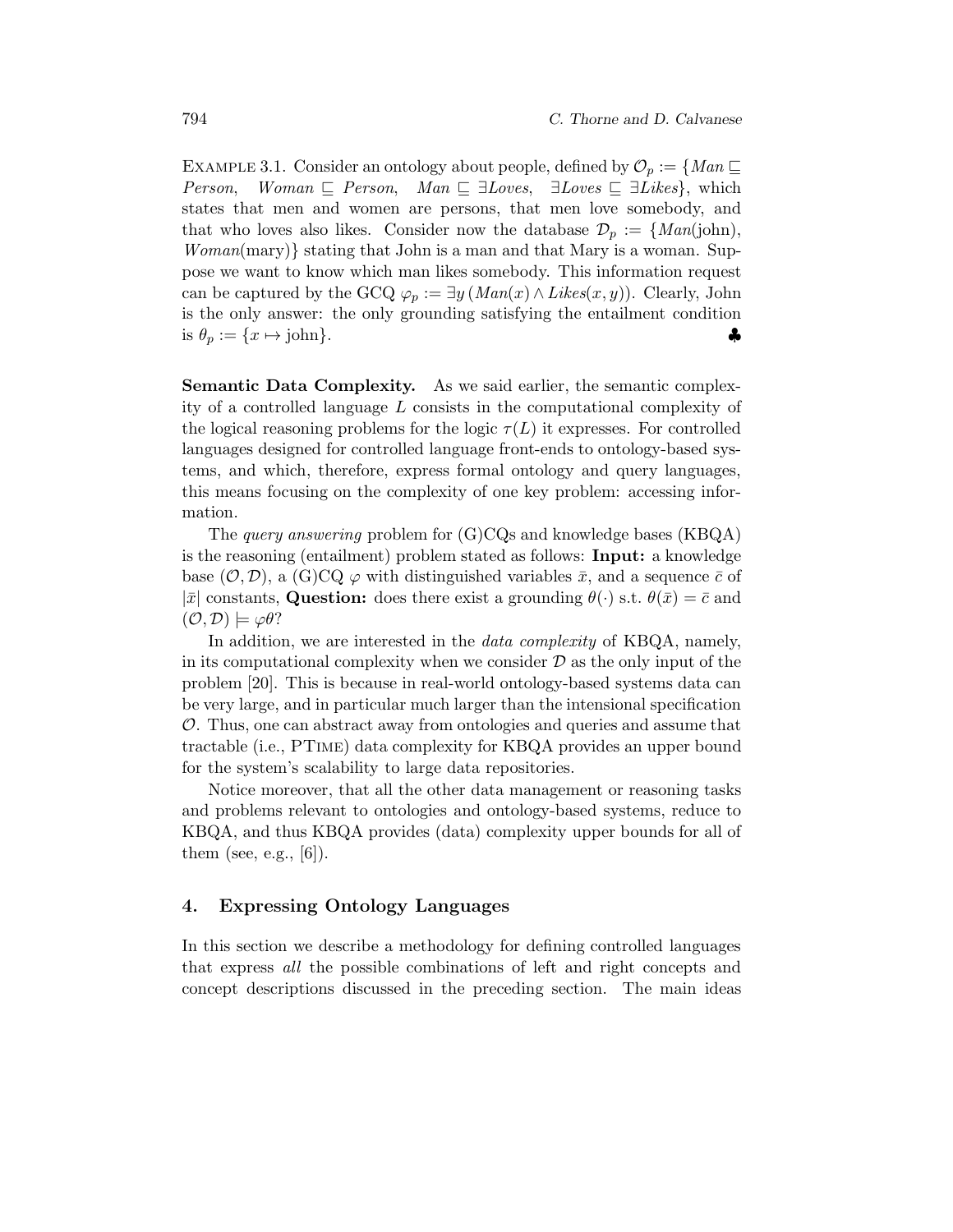| $y^n$ .           |                                       |                                                                  |                                                                                                                                                                                                                                                              |
|-------------------|---------------------------------------|------------------------------------------------------------------|--------------------------------------------------------------------------------------------------------------------------------------------------------------------------------------------------------------------------------------------------------------|
| $\mathcal{C}_t$   | $wc_f$                                |                                                                  | Rules and Semantic Actions $G_{C}$                                                                                                                                                                                                                           |
|                   |                                       | $\mathbf{VP}_f ::=$ is a $\mathbf{N}_f$                          | $\tau(\mathbf{VP}_f) \! := \! \tau(\mathbf{N}_f)$                                                                                                                                                                                                            |
|                   | $\mathbf{X}_f$                        | $\mathbf{VP}_f ::= \mathbf{IV}$                                  | $\tau(\mathbf{VP}_f) \! := \! \tau(\mathbf{IV})$                                                                                                                                                                                                             |
| ₹                 | $\mathbf{VP}_f$ .                     | $\mathbf{VP}_f ::=$ is Adj                                       | $\tau(\mathbf{VP}_f) \mathop{{:}{=}} \tau(\mathbf{Adj})$                                                                                                                                                                                                     |
|                   |                                       | $N_f ::= N$                                                      | $\tau(\mathbf{N}_f) := \tau(\mathbf{N})$                                                                                                                                                                                                                     |
|                   |                                       | $\mathbf{VP}_f ::= \mathbf{TV}\,\mathbf{NP}_f$                   | $\tau(\mathbf{VP}_f) \! := \! \tau(\mathbf{TV})(\tau(\mathbf{NP}_f))$                                                                                                                                                                                        |
|                   |                                       | $\mathbf{NP}_f ::= \mathbf{Pro}_f$                               | $\tau(\mathbf{NP}_f) := \tau(\mathbf{Pro}_f)$                                                                                                                                                                                                                |
| $\mathbb{R}$      | $\mathbf{TV}$ something.              |                                                                  |                                                                                                                                                                                                                                                              |
|                   |                                       | $\mathbf{Pro}_{f} ::=$ something                                 | $\tau(\mathbf{Det}_f) := \lambda P \exists x P(x)$                                                                                                                                                                                                           |
|                   |                                       | $\mathbf{VP}_f$ ::=does $\mathbf{Neg}\:\mathbf{TV}$              | $\tau(\mathbf{VP}_f) := \tau(\mathbf{Neg})(\tau(\mathbf{TV}))$                                                                                                                                                                                               |
| $\vec{A}$ .       | is not Adj,                           | $\mathbf{VP}_f ::=$ is $\mathbf{Neg}\,\mathbf{Adj}$              | $\tau(\mathbf{VP}_f) \! := \! \tau(\mathbf{Neg})(\tau(\mathbf{Adj}))$                                                                                                                                                                                        |
| $\neg(\exists R)$ | does not $TV$ ,                       | $\mathbf{VP}_f ::=$ is Neg a $\mathbf{N}_{f'}$                   | $\tau(\mathbf{V}\mathbf{P}_f) := \tau(\mathbf{N}\mathbf{e}\mathbf{g})(\tau(\mathbf{N}_f))$                                                                                                                                                                   |
|                   | is not a $\mathbf{N}_{f'}$ .          |                                                                  |                                                                                                                                                                                                                                                              |
|                   |                                       | $Neg::=not$                                                      | $\tau(\textbf{Neg})\!:=\!\lambda P.\lambda x.\neg P(x)$                                                                                                                                                                                                      |
|                   |                                       | $\mathbf{VP}_f ::= \mathbf{TV} \, \mathbf{NP}_{f'}$              | $\tau(\mathbf{VP}_f) := \tau(\mathbf{IV}) \mathbf{VP}(\mathbf{VP}_f)$                                                                                                                                                                                        |
|                   |                                       |                                                                  | $\operatorname{VP}_f := \operatorname{TV} \operatorname{Proj}_F \operatorname{Relp}_f, \operatorname{VP}_f, \quad \tau(\operatorname{VP}_f) := \tau(\operatorname{TV})(\tau(\operatorname{Proj}_f)(\tau(\operatorname{Relp}_f)(\tau(\operatorname{VP}_f))))$ |
|                   | $TV$ some $N_{f'}$ ,                  | $\mathbf{NP}_f \mathbin{::=}\mathbf{Det}_{f'}\, \mathbf{N}_{f'}$ | $\tau(\mathbf{NP}_f) := \tau(\mathbf{Det}_{f'})(\tau(\mathbf{N}_{f'}))$                                                                                                                                                                                      |
|                   | $\exists R.C_{f'}$ <b>TV</b> somebody |                                                                  |                                                                                                                                                                                                                                                              |
|                   | who $\mathbf{VP}_f$ .                 | $\mathbf{Det}_{f'} ::= \text{some}$                              | $\tau(\mathbf{Det}_{f'}) := \lambda P.\lambda Q.\exists x(P(x) \wedge Q(x))$                                                                                                                                                                                 |
|                   |                                       | ${\bf Proj}_f: := {\rm somebody}$                                | $\tau(\mathbf{Det}_{f'})\!:=\!\lambda P.\lambda Q.\exists x(P(x)\wedge Q(x))$                                                                                                                                                                                |
|                   |                                       | $\mathbf{Relp}_{f'} ::= \mathtt{who}$                            | $\tau(\mathbf{Det}_{f'})\!:=\!\lambda P.\lambda x.P(x)$                                                                                                                                                                                                      |

Table 1. Expressing concepts  $C_f$  with constituents w  $c_f$ , with f,  $f' \in \{l, r\}$ . We omit content lexicon entries. The rules are divided into grammar rules and function lexicon entries (if any). Notice the use of non-standard meaning representations for "somebody" and "only".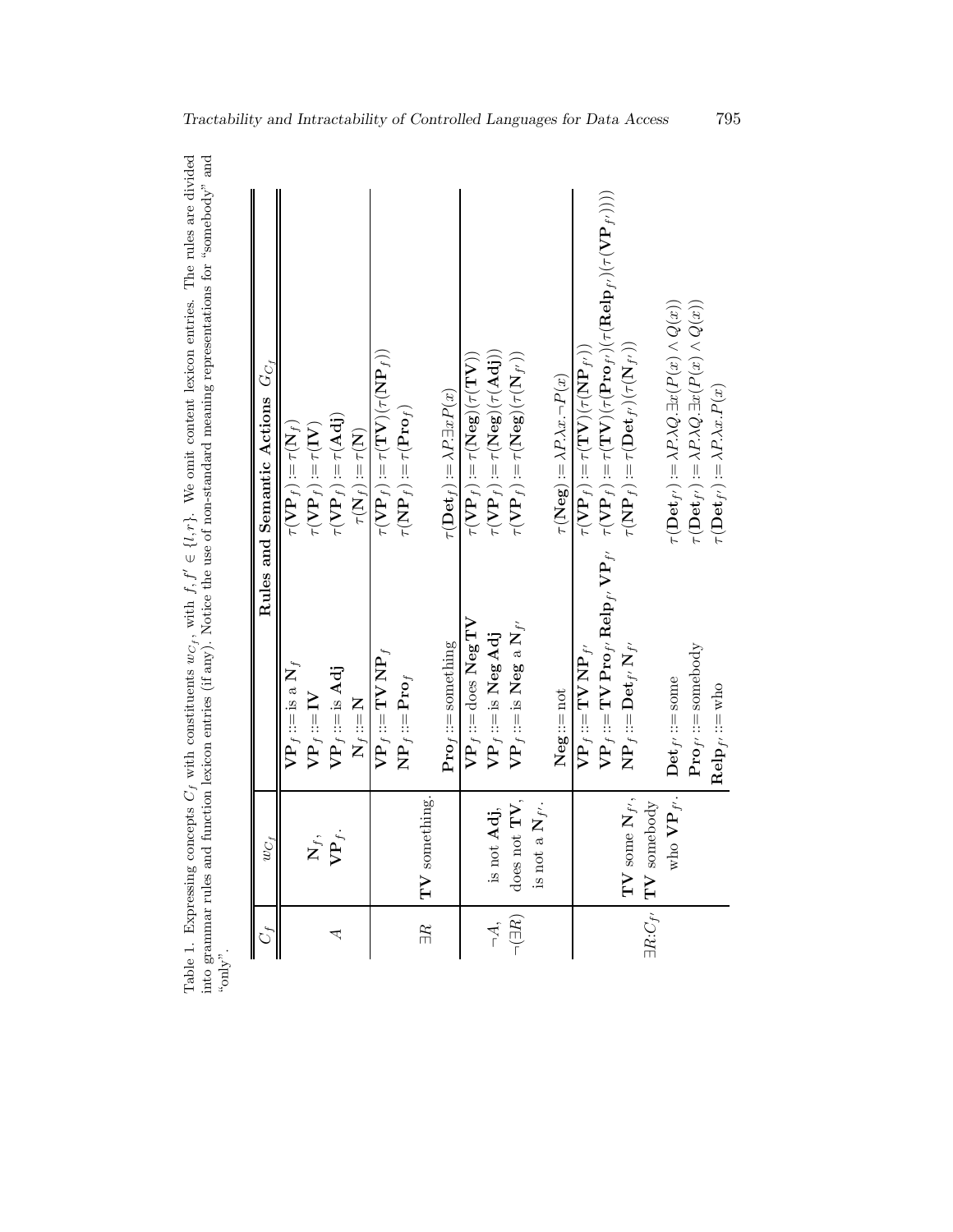| $\forall R{:}C_{f'}$                                                                                                                                                                                                                                                                                                                                                                                                                                                                                                                                                               |                                                                                                                                                                                                                                                                                              |                                                                                                                                                                                                                                                                                                                                                                                                                                                                                                                                                                                                                                   |                                      |
|------------------------------------------------------------------------------------------------------------------------------------------------------------------------------------------------------------------------------------------------------------------------------------------------------------------------------------------------------------------------------------------------------------------------------------------------------------------------------------------------------------------------------------------------------------------------------------|----------------------------------------------------------------------------------------------------------------------------------------------------------------------------------------------------------------------------------------------------------------------------------------------|-----------------------------------------------------------------------------------------------------------------------------------------------------------------------------------------------------------------------------------------------------------------------------------------------------------------------------------------------------------------------------------------------------------------------------------------------------------------------------------------------------------------------------------------------------------------------------------------------------------------------------------|--------------------------------------|
| TV only<br>$\mathbf{TV}$ only $\mathbf{N}_{f'},$<br>who VP <sub>f'</sub> .                                                                                                                                                                                                                                                                                                                                                                                                                                                                                                         | $C_{f'} \sqcup C'_{f'} \mid \mathbf{VP}_{f'}$ or $\mathbf{VP}_{f'}.$<br>$\mathbf{N}_{f'}$ or $\mathbf{N}_{f'},$                                                                                                                                                                              | $C_{f'} \sqcap C'_{f'}$ N f' who VP f',<br>$VPf'$ and $VPf'$ . Relp <sub>p</sub> , ::= who<br>$\mathbf{N}_{f'}$ and $\mathbf{N}_{f'},$<br>Adj $\mathrm{N}_{f^{\prime}},$                                                                                                                                                                                                                                                                                                                                                                                                                                                          | $w_{C_f}$                            |
| $\textbf{Relp}_{f'} ::= \text{who}$<br>$\text{Det}_{f'} ::= \text{only}$<br>$Pro_{f'} ::= \text{only}$<br>$\mathbf{NP}_f ::= \mathbf{Det}_{f'}\, \mathbf{N}_{f'}$<br>$\mathbf{VP}_f ::= \mathbf{TVNP}_f$                                                                                                                                                                                                                                                                                                                                                                           | $\mathrm{VP}_f$ ::= $\mathrm{VP}_{f'}$ Crd $\mathrm{VP}_{f'}$<br>$Crd ::= or$<br>$N_f:=N_{f'}$ Crd $N_{f'}$                                                                                                                                                                                  | $\textbf{Relp}_{f'} ::= \text{that}$<br>$VP_f ::= VP_{f'}$ Crd $VP_{f'}$<br>$Crd ::=$ and<br>$\mathbf{N}_f := \mathbf{N}_f, \mathbf{Relp}_{f'} \mathbf{VP}_{f'}$<br>$\mathbf{N}_f := \mathbf{N}_f, \mathbf{Crd} \mathbf{N}_f$<br>$\mathbf{N}_{f} ::= \mathbf{Adj}\mathbf{N}_{f'}$                                                                                                                                                                                                                                                                                                                                                 |                                      |
| $\mathrm{VP}_f:=\mathrm{TV}\operatorname{Proj}_r\operatorname{Relp}_f, \mathrm{VP}_f, \ \tau(\mathrm{VP}_f):=\tau(\mathrm{TV})(\tau(\mathrm{Prelp}_{f'})(\tau(\mathrm{Relp}_{f'}))))$<br>$\tau(\mathbf{Relp}_{F'}) := \lambda P . \lambda x . P(x)$<br>$\tau(\mathbf{Pro}_{f'}) := \lambda P.\lambda Q.\forall x(Q(x) \Rightarrow P(x))$<br>$\tau(\mathbf{Det}_{f'}) := \lambda P \lambda Q \, \forall x (Q(x) \Rightarrow P(x))$<br>$\tau(\mathbf{NP}_f) := \tau(\mathbf{Det}_{f'})(\tau(\mathbf{N}_{f'}))$<br>$\tau(\mathbf{VP}_f) := \tau(\mathbf{TV})(\tau(\mathbf{NP}_{f'}))$ | $\tau(\mathbf{VP}_f) := (\tau(\mathbf{Crd})(\tau(\mathbf{VP}_{f'}))(\tau(\mathbf{VP}_{f'}))$<br>$\tau(\mathbf{Crd}):\,=\lambda P\lambda Q.\lambda x. (P(x)\vee Q(x))$<br>$\tau({\mathbf N}_f) := (\tau({\mathbf C}{\mathbf r}{\mathbf d}) (\tau({\mathbf N}_{f'})) (\tau({\mathbf N}_{f'}))$ | $\tau(\mathbf{Relp}_{f'}) := \lambda P \lambda Q. \lambda x. (Q(x) \wedge P(x))$<br>$\tau(\mathbf{Relp}_{f'}) := \lambda P.\lambda Q.\lambda x. (Q(x) \wedge P(x))$<br>$\tau(\mathbf{VP}_f) := (\tau(\mathbf{Crd})(\tau(\mathbf{VP}_{f'})))(\tau(\mathbf{VP}_{f'})))$<br>$\tau(\mathbf{Crd}):=\lambda P.\lambda Q.\lambda x. (P(x)\wedge Q(x))$<br>$\tau(\mathbf{N}_f) := (\tau(\mathbf{Relp}_{f'})(\tau(\mathbf{N}_{f'})))(\tau(\mathbf{VP}_{f'}))$<br>$\tau(\mathbf{N}_f) := \tau(\mathbf{A}\mathbf{d}\mathbf{j})(\tau(\mathbf{N}_{f'}))$<br>$\tau(\mathbf{N}_f):=(\tau(\mathbf{Crd})(\tau(\mathbf{N}_f)))(\tau(\mathbf{N}_f))$ | Rules and Semantic Actions $G_{C_f}$ |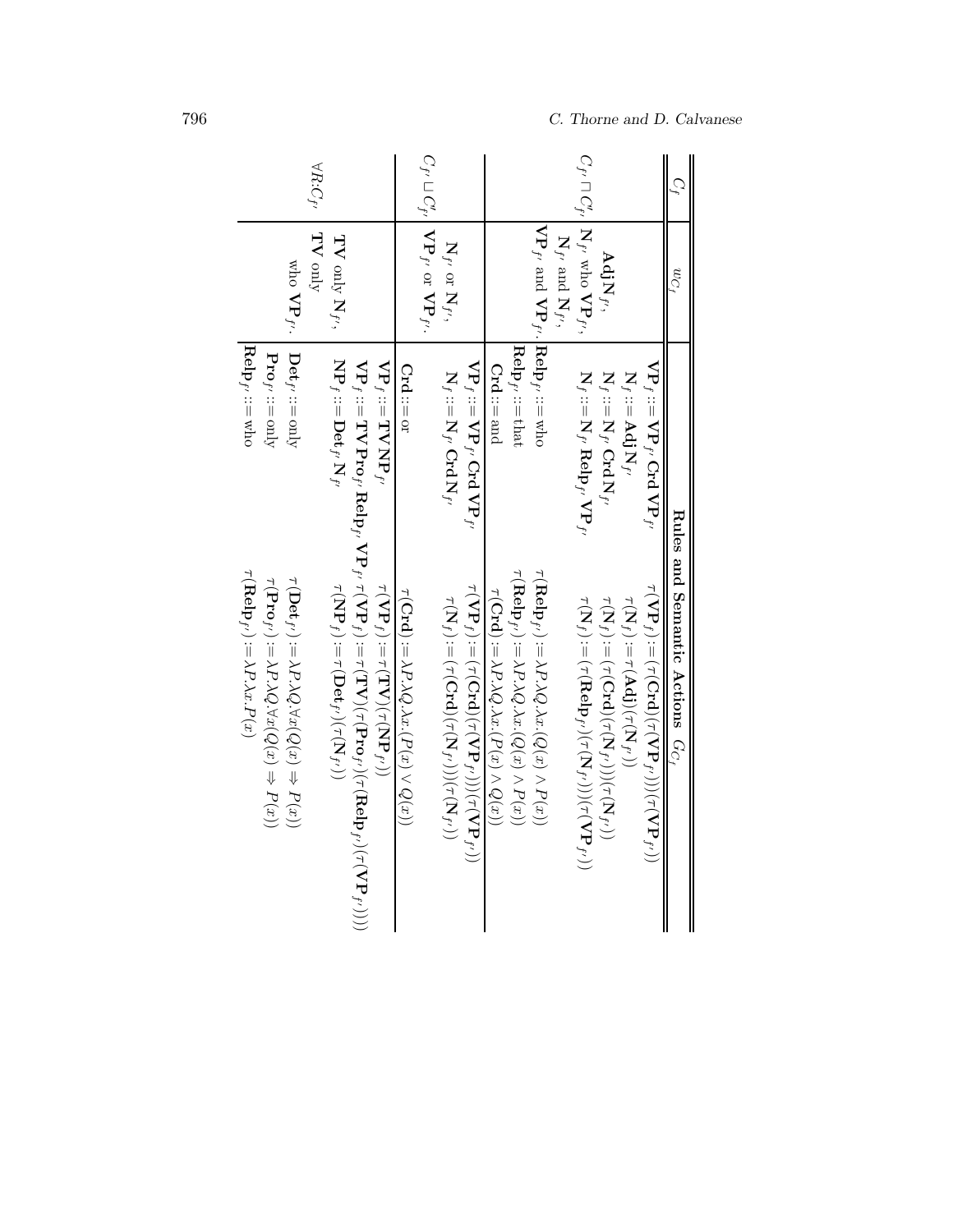are three.  $(i)$  We consider grammar rules that express each such concept. (ii) Syntactic categories and constituents are subcategorized (or multiplied) into left and right categories and constituents (by means of the indexes or features  $l$  and  $r$ , respectively), to capture the distinction between left and right concepts. *(iii)* By combining such rules we express the concept combinations. We will see that this is essential to determine maximally tractable and minimally intractable controlled fragments w.r.t. data complexity.

We consider as content words common nouns (non-recursive Ns), transitive and intransitive verbs  $(TVs)$  and  $IVs)$  and adjectives  $(Adjs)$ . Words from these categories denote (atomic) concept names and (atomic) role names. Content words are glued together into complete sentences by function words: determiners (Dets), (indeterminate) pronouns (Pros), relative pronouns (Relps), conjunctions, disjunctions (Crds) and negations (Negs). Regarding non-lexical categories, we consider verb phrases (VPs), noun phrases ( $NPs$ ), nominals (recursive  $Ns<sup>3</sup>$ ), and complete sentences ( $Ss$ ). In particular, recursive (i.e., nominals) and non-recursive (i.e., nouns) Ns and VPs map into arbitrary description logic concepts, or, more precisely, into set-typed expressions (of type  $e \rightarrow t$ ). Finally, our fragments allow for sentence subordination; subordinate clauses are captured, basically, by combining VPs with Relps and Ns. See Table 1.

When designing controlled declarative languages that map into description logics, all such languages will share the following common features. Sentences map to IS-A assertions of the form  $C_l \sqsubseteq C_r$ . Therefore, all utterances will comply with the sentence patterns:

"every 
$$
w_{C_l} w_{C_r}
$$
" and "everybody who  $w_{C_l} w_{C_r}$ ".

The controlled languages are defined around the core grammar rules  $G_{\square}$ from Table 2, which are then combined with the subset of the rules  $G_{C_f}$ from Table 1, defining the constituents  $w_{C_f}$ , for  $f \in \{l, r\}$ , that correspond to the description logic constructs allowed respectively in the left and right hand side of inclusion assertions. We impose that all such fragments must express IS-A among atomic concepts, i.e., they will all contain also the rules  $G_{\sqsubseteq} \cup G_{A_l} \cup G_{A_r}$ . Notice that we do not consider passives, and hence do not directly express (qualified) inverted roles. However, this can be easily accomplished by adding rules like:

$$
\mathbf{V}\mathbf{P}_f^p ::= \text{ is } \mathbf{TV} \text{ by } \mathbf{NP}_f \qquad \tau(\mathbf{V}\mathbf{P}_f^p) := \tau(\mathbf{TV})(\tau(\mathbf{NP}_f)),
$$

<sup>&</sup>lt;sup>3</sup>We follow the tradition in using the same category for both nominals and nouns.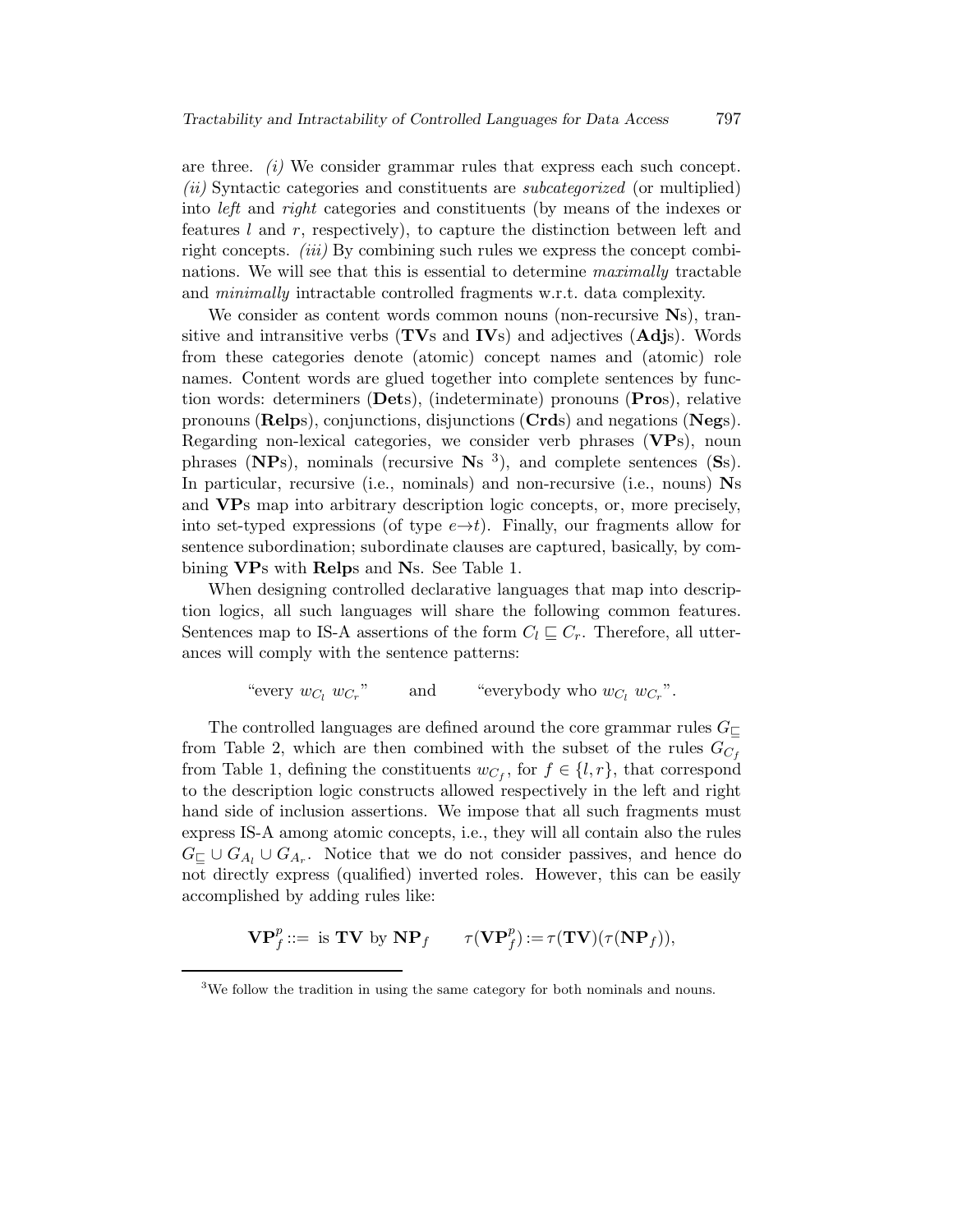| Rules and Semantic Actions $G_{\sqsubset}$                       |                                                                                               |  |  |  |  |
|------------------------------------------------------------------|-----------------------------------------------------------------------------------------------|--|--|--|--|
| $\mathbf{S} ::= \mathbf{NP}_l \mathbf{VP}_r$                     | $\tau(\mathbf{S}_l) := \tau(\mathbf{NP}_l)(\tau(\mathbf{VP}_r))$                              |  |  |  |  |
| $\mathbf{NP}_l ::= \mathbf{Pro}_l \mathbf{Relp}_l \mathbf{VP}_l$ | $\tau(NP_l) := \tau(\mathbf{Pro}_l)(\tau(\mathbf{Relp}_l)(\tau(\mathbf{VP}_l)))$              |  |  |  |  |
| $NP_l ::= Det_l N_l$                                             | $\tau(NP_l) := \tau(\mathbf{Det}_l)(\tau(N_l))$                                               |  |  |  |  |
|                                                                  |                                                                                               |  |  |  |  |
| $\textbf{Pro}_l ::= \text{anybody}$                              | $\tau(\mathbf{Pro}_l) := \lambda P \cdot \lambda Q \cdot \forall x (P(x) \Rightarrow Q(x))$   |  |  |  |  |
| $\mathbf{Relp}_l ::= \text{who}$                                 | $\tau(\mathbf{Relp}_l) := \lambda P \cdot \lambda x \cdot P(x)$                               |  |  |  |  |
| $\textbf{Pro}_l ::= \text{anything}$                             | $\tau(\mathbf{Pro}_{l}) := \lambda P \cdot \lambda Q \cdot \forall x (P(x) \Rightarrow Q(x))$ |  |  |  |  |
| $\textbf{Relp}_l ::= \text{that}$                                | $\tau(\mathbf{Relp}_l) := \lambda P \cdot \lambda x \cdot P(x)$                               |  |  |  |  |
| $\mathbf{Det}_l ::= \text{every}$                                | $\tau(\mathbf{Det}_l) := \lambda P \cdot \lambda Q \cdot \forall x (P(x) \Rightarrow Q(x))$   |  |  |  |  |

Table 2. Grammar rules and function lexicon capturing IS-A. Notice the use of non-standard meaning representations for "anybody" and "anything".

to the rules  $G_{(\exists R)_f}$ ,  $G_{\neg (\exists R)_f}$ ,  $G_{(\exists R:C_{f'})_f}$  and  $G_{(\forall R:C_{f'})_f}$ , for  $f, f' \in \{l, r\}$ . This gives as a result a large number of possible fragments, even if we disregard passives, morphosyntactic features (number, gender, tense, person, polarity, etc.) and agreement.

Notice that, while a certain degree of lexical ambiguity may remain, we will obtain fragments whose complete utterances map into a unique meaning representation (a unique assertion  $C_l \subseteq C_r$ ). To ensure this, as well as to ensure that complete utterances correctly express assertions, nonstandard meaning representations are sometimes associated to English (function) words and constituents (e.g., the Pro "anybody" in Table 2 has been assigned the same semantics and typing of the Det "every", see also [5]).

At each state of parsing (which can be seen as a walk through a treeshaped space of so-called partial parse trees or parsing states), a constituent  $w_{C_f}$  of index (or feature) f, for  $f \in \{l, r\}$ , of meaning representation  $C_f$ , and of type  $T$  will be generated. The typing rules and features will prune undesired parse trees (or parse states), thereby yielding only the left or right concepts the grammar rules from Table 1 express.

### 5. Expressing  $DL\text{-}Lite_{\Box}$  and GCQs

To study the semantic data complexity of controlled languages for ontologybased data access three requirements must be fulfilled.  $(i)$  We need to con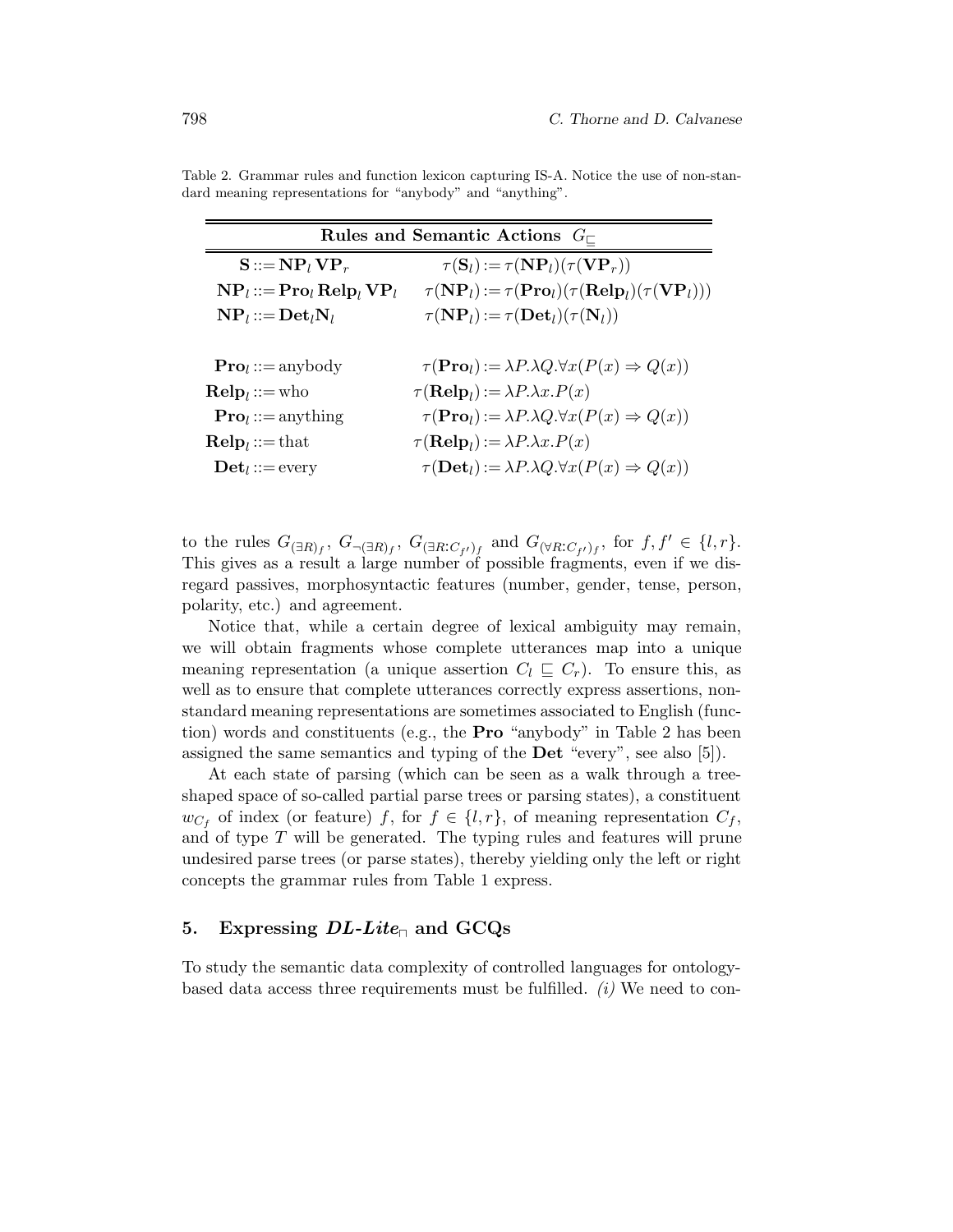sider the different combinations of English content and function words and the description logics they give rise to.  $(ii)$  We need to consider a controlled language that expresses  $\text{GCQs. } (iii)$  We need to derive data complexity results for answering such controlled questions over the ontologies the declarative languages defined by Table 1 express. The results in this section generalize results from [5] and [18], Ch. 4.

Lite-English. Controlled languages for which KBQA is in  $AC^0$  in data complexity can be considered optimal for data access over ontologies and ontology-based data access systems, since this complexity matches the one of query evaluation in plain relational databases. One such declarative controlled language is Lite-English, which expresses  $DL-Lite$ . Lite-English is defined by considering the following combination of grammar rules from Table 1:  $G_{\sqsubseteq}\cup G_{(\neg A)_r}\cup G_{(\neg \exists R)_r}\cup G_{A_f}\cup G_{(\exists R)_f}\cup G_{(C_f\sqcap C_f)_f},$  for  $f\in\{l,r\}.$ 

To simplify the proofs that follow, we introduce the notion of structural equivalence and equivalence. A  $\lambda$ -FO expression  $u = \lambda v_{i_1} \dots \lambda v_{i_n} u'$  is said to be structurally equivalent to a FO formula  $\psi$  with n free variables, in symbols  $\psi \equiv_s u$ , whenever u' and  $\psi$  are FO equivalent. Two  $\lambda$ -FO expressions  $u =$  $\lambda \alpha_1 \dots \lambda \alpha_k \cdot \lambda P_1 \dots \lambda P_m \cdot \lambda v_{i_1} \dots \lambda v_{i_n} \cdot u''$  and  $u' = \lambda \alpha'_1 \dots \lambda \alpha'_{k'} \cdot \lambda P'_1 \dots \lambda P'_{m'}$ .  $\lambda v'_{i_1} \dots \lambda v'_{i_{n'}}$  are said to *equivalent*, in symbols  $u \equiv u'$ , whenever u'' and  $u'''$  are FO equivalent. Clearly, if u is a FO formula (or sentence), equivalence and structural equivalence coincide. The FO standard substitution and replacement properties trivially hold for equivalence thus understood.

THEOREM 5.1 (Lite-English). (a) For each sentence  $D$  in Lite-English, there exists an assertion  $\sigma$  s.t.  $\tau(D) \equiv \sigma^{t_x}$ . (b) For each DL-Lite<sub> $\Box$ </sub> assertion  $\sigma$ , there exists a sentence D in Lite-English s.t.  $\tau(D) \equiv \sigma^{t_x}$ .

PROOF SKETCH. To prove Claim (a), we need to show that, for  $f \in \{l, r\}$ :

for each Life-English 
$$
\mathbf{VP}_f
$$
 or  $\mathbf{N}_f$  constituent, there is  
a *DL-Lite*<sub>¬</sub> concept  $C_f$  s.t.  $\tau(\mathbf{VP}_f) \equiv_s C_f^{t_x}$  or  $\tau(\mathbf{N}_f) \equiv_s C_f^{t_x}$ , (†)

by mutual induction on the length of derivations rooted in  $VP_f s$  and  $N_f s$ .

- (Basis) There are eight possibilities. Either  $N_f \implies N$ ,  $VP_f \implies IV$ ,  $\mathbf{VP}_f \implies$  is a N, or  $\mathbf{VP}_f \implies$  is Adj, for  $f \in \{l, r\}$ . In all eight cases  $\tau(\cdot)$  maps them to  $\lambda x.A(x)$ , where  $A(x)$  is a concept name or atomic formula.
- (Inductive step) We look at one case only, the argument is similar for all the remaining ones.  $N_f \Longrightarrow^{k+1} N_f \text{Relp}_f \Longrightarrow^k N \text{Relp}_f \text{VP}_f$ , for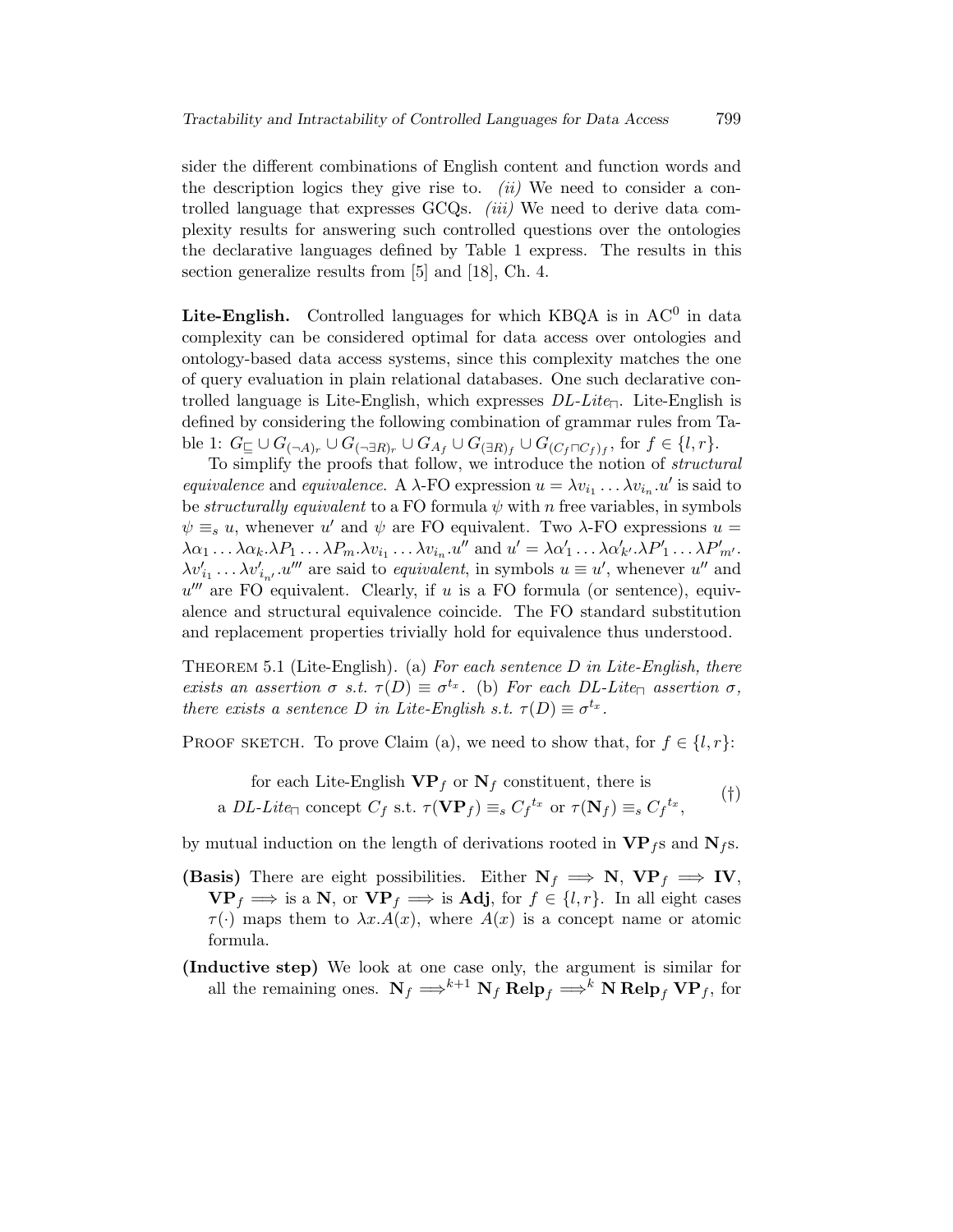$f \in \{l, r\}$ . Now  $\mathbf{VP}_f \Longrightarrow^{k-1} w''$  for some sequence w'' of terminal and non-terminal symbols. By IH, on derivations of length  $\leq k$  rooted in  $\mathbf{VP}_f$ ,  $\tau(\mathbf{VP}_f) \equiv_s C_f^{\mu t_x}$ , for some formula  $C_f^{\mu t_x}$ . On the other hand,  $\mathbf{N}_f \Longrightarrow^{k-1} w'$ ; whence  $\tau(\mathbf{N}_f) \equiv_s C_f'^{t_x}$ , again by IH. Therefore,  $\tau(\mathbf{N}_f) := (\tau(\mathbf{Relp}_f)(\tau(\mathbf{N}_f)))(\tau(\mathbf{VP}_f)) \equiv_{ih} \lambda P. \lambda Q. \lambda x. (Q(x))$  $\wedge P(x))(\lambda x.C'^{t_x}_{f})(\lambda x.C''^{t_x}_{f}) \rhd \lambda x.C'^{t_x}_{f} \wedge C''^{t_x}_{f}, \text{ and } \tau(\mathbf{N}_f) \equiv_s C'^{t_x}_{f} \wedge C'''^{t_x}_{f},$ the FO translation of a left or right concept.

We are now ready to associate a complete meaning representation to each Lite-English sentence D. We have two cases to consider:  $S \implies^* \text{Det}_l N_l \text{VP}_r$ and  $S \implies^* \text{Pro}_l \text{Relp}_l \text{VP}_r$ . In both cases, modulo (†) is easy to see that  $\tau(\mathbf{S}) \equiv \forall x (C_l^{t_x} \Rightarrow C_r^{t_x}).$ 

To prove Claim (b), we need to show that, for  $f \in \{l, r\}$ :

for each 
$$
DL\text{-}Lie_{\Box}
$$
 concept  $C_f$ , there is a Life-English constituent  $w$   
s.t.  $VP \Longrightarrow^* w$  and  $\tau(w) \equiv_s C_f^{t_x}$ , or  $N \Longrightarrow^* w$  and  $\tau(w) \equiv_s C_f^{t_x}$ , (†)

by (a tedious, albeit simple) structural induction on formulas  $C_f^{t_x}$ . We do it only for left formulas. Moreover, we will deal with only one of the inductive cases. The proof for right concepts and for the other cases proceeds analogously.

- (Basis) There are two possibilities. Either  $C_l^{tx} = A(x)$ , for which we consider  $N_l \Longrightarrow^* N \Longrightarrow^* A$  (resp.,  $VP_l \Longrightarrow^*$  is a  $N \Longrightarrow^*$  is a  $A$ ), or  $C_l^{tx} =$  $\exists y R(x, y)$ , for which we consider  $VP_l \Longrightarrow^* TV NP_l \Longrightarrow^* TV Pro_l \Longrightarrow^*$ Rs somebody. Clearly,  $\tau(A) \equiv_s A$  and  $\tau(Rs$  somebody)  $\equiv_s \exists y R(x, y)$ .
- (Inductive step)  $C_l^{t_x} = C_l^{t_x} \wedge C_l^{t_x}$ . There are four sub-cases. We consider only one. By IH there exists a  $VP'_l$  and a  $VP''_l$  s.t.  $VP'_l \implies^* w'$ and  $\mathbf{VP}_l^{\prime\prime} \Longrightarrow^* w^{\prime\prime}$  with,  $\tau(\mathbf{VP}_l^{\prime}) \equiv_s C_l^{\prime t_x}$  and  $\tau(\mathbf{VP}_l^{\prime\prime}) \equiv_s C_l^{\prime \prime t_x}$ , respectively. The desired constituent w rooted in  $VP_l$  is obtained via  $VP_l \Longrightarrow^*$  $\mathbf{V} \mathbf{P}'_l$  Crd  $\mathbf{V} \mathbf{P}''_l \implies^* w'$  and w''. Clearly,  $\tau(w) = \tau(w' \text{ and } w'') \equiv_s$  $C_l'^{t_x} \wedge C_l''^{t_x}$ . Similarly for the other cases.

We now need to show that, when such concepts or formulas are put together into assertions, such assertions can be captured by a Lite-English sentence. Let  $\sigma = \forall x (C_l^{t_x} \Rightarrow C_r^{t_x})$  be a *DL-Lite*<sub> $\Box$ </sub> assertion. There are two possibilities: either (i)  $S \Longrightarrow^* \textbf{Det}_l \mathbf{N}_l \mathbf{VP}_r \Longrightarrow^* \textbf{no/every } w \ w'$ , or (ii)  $S \Longrightarrow^*$  $\mathbf{Proj} \mathbf{Relp}_l \mathbf{VP}_f \mathbf{VP}_r \Longrightarrow^* \text{anybody who } \mathbf{VP}_l \mathbf{VP}_r \Longrightarrow^* \text{anybody who } ww'.$ Modulo ( $\ddagger$ ), it follows that *(i)* "no/every  $N_l$   $VP_r$ ", or *(ii)* "anybody who  $\mathbf{VP}_f \mathbf{VP}_r$ " are the desired Lite-English sentences (or sentence patterns).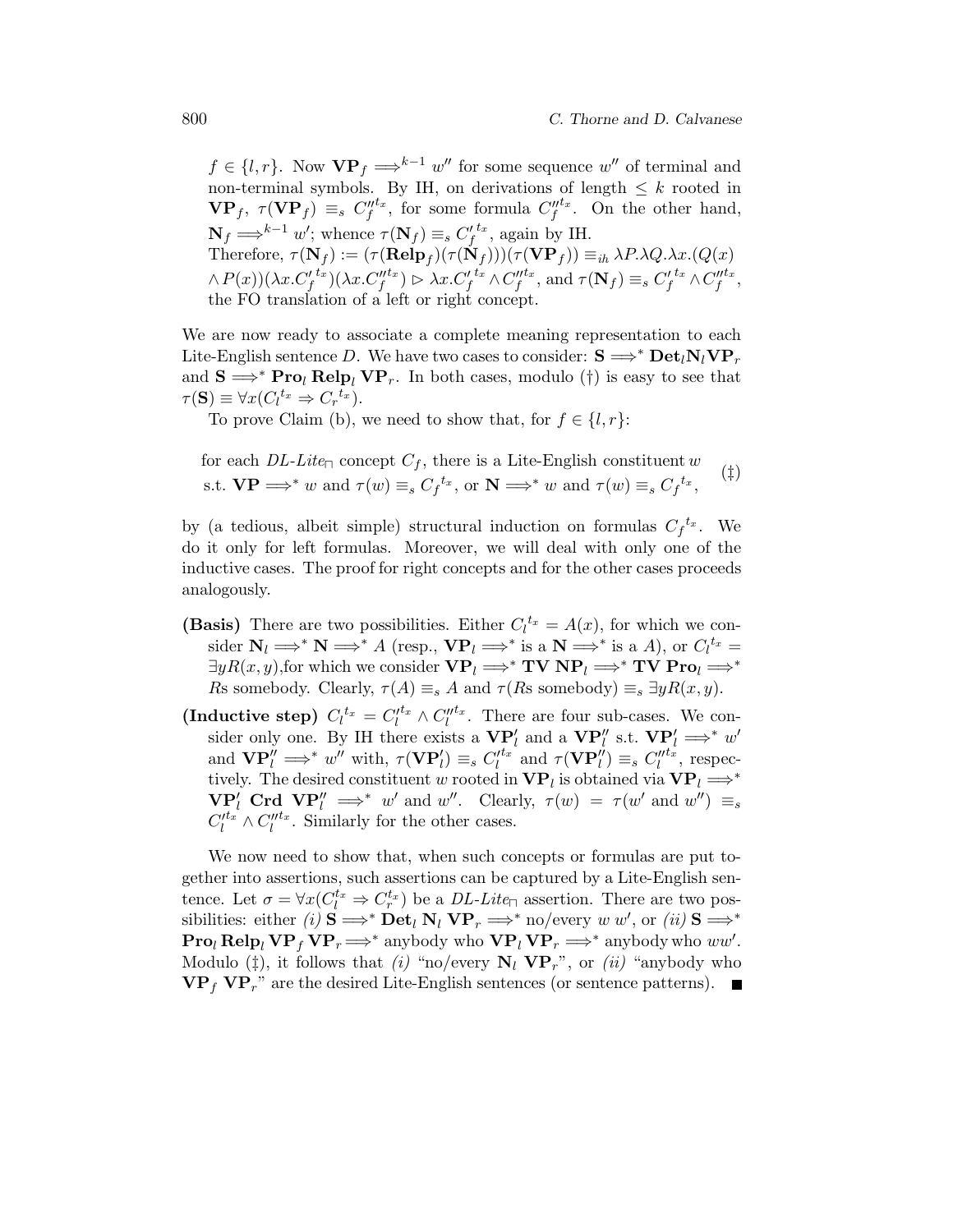

|                                   | Content Lexicon                                                                             |
|-----------------------------------|---------------------------------------------------------------------------------------------|
| $N ::=$ woman                     | $\tau(\mathbf{N}) := \lambda x.$ Woman $(x)$                                                |
| $N ::= man$                       | $\tau(\mathbf{N}) := \lambda x \cdot Man(x)$                                                |
| $\mathbf{Adj} ::= \mathrm{happy}$ | $\tau(\mathbf{Adj}) := \lambda x. \text{Happy}(x)$                                          |
| $TV ::=$ loves                    | $\tau(TV) := \lambda \beta \cdot \lambda x \cdot \beta(\lambda y \cdot Loves(x, y))$        |
| $TV ::=$ likes                    | $\tau(TV) := \lambda \beta \cdot \lambda x \cdot \beta(\lambda y \cdot \text{Likes}(x, y))$ |

Figure 2. Above: Translating "Every man loves somebody." expresses the  $DL-Lite_{\Box}$ assertion Man  $\sqsubseteq \exists Loves.$  Below: A sample content lexicon for Lite-English, denoting individuals, sets and relations. The number of content words can be arbitrarily large but there can be only finitely many function words.

Example 5.2. By considering the content lexicon shown in Figure 2, we can generate sentences like:

Every man loves somebody. 
$$
(1)
$$

Anybody who loves somebody likes somebody. (2)

Figure 2 shows that sentence (1) is indeed a Lite-English declarative sentence expressing the FO formula  $\forall x (Man(x) \Rightarrow \exists y (Loves(x, y))),$  which corresponds to the  $DL\text{-}Lie_{\Box}$  ontology assertion  $Man \sqsubseteq \exists Loves$ . At each node, the meaning representation built is the (beta) reduct of its immediate successors, down to the yield.

On the other hand, English sentences like:

$$
*Somebody who loves anybody is a happy man. \tag{3}
$$

do not belong to Lite-English. Why? Because  $(i)$  "somebody" cannot occur in subject position, and  $(ii)$  "anybody" cannot occur in predicate position.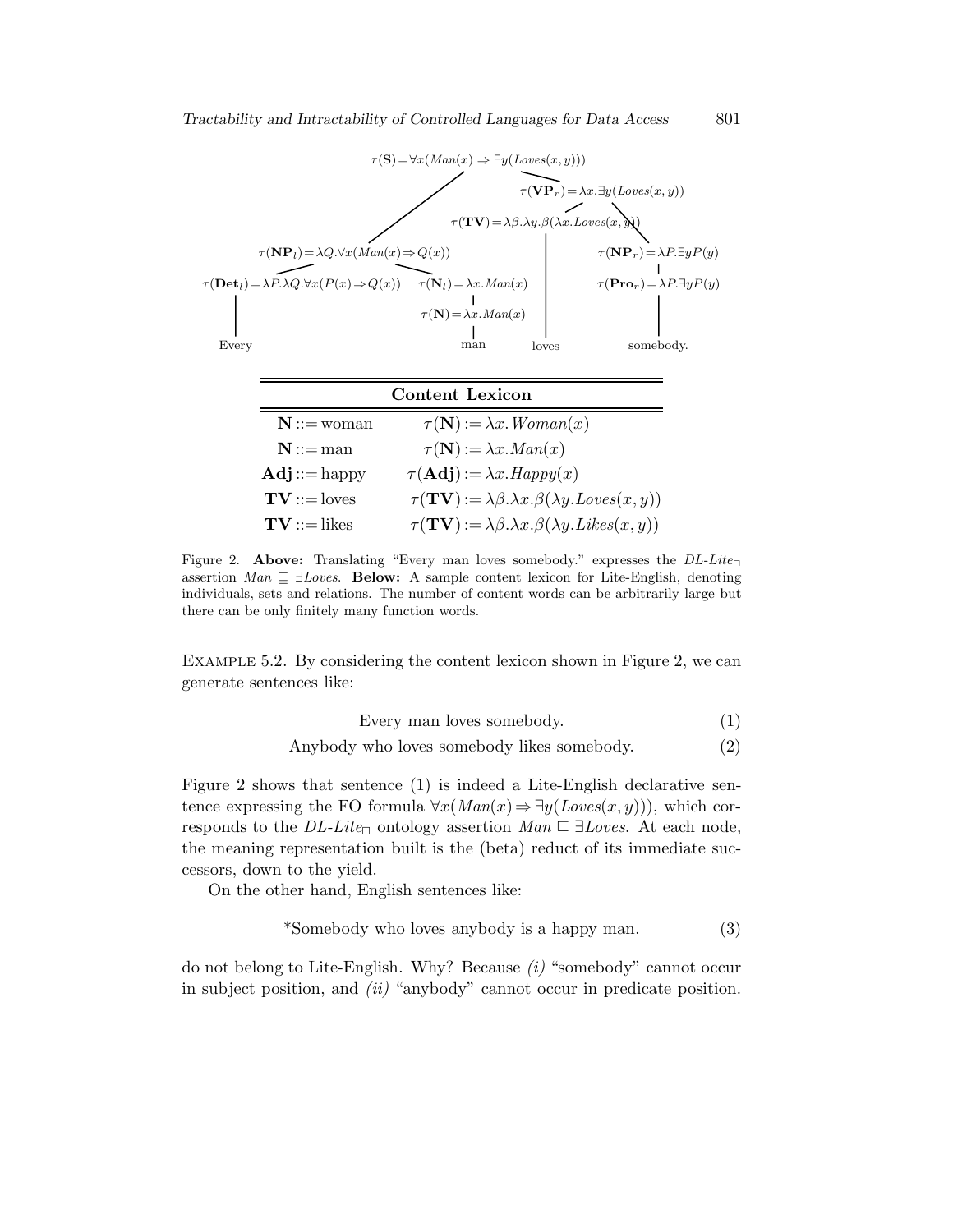Overgeneration is thus prevented by types and λ-FO typing rules. For instance, the *right* VP "loves anybody" will be discarded because the pronoun "anybody" is typed in Lite-English as a determiner of type  $(e \rightarrow t) \rightarrow ((e \rightarrow t) \rightarrow$ t), but transitive verbs take generalized quantifiers of type  $(e \rightarrow t) \rightarrow t$  as arguments: "loves" cannot combine with "anybody" because  $\tau$ (loves) cannot be applied to  $\tau$ (anybody).

GCQ-English. GCQs are captured by the interrogative fragment GCQ-English. Questions in GCQ-English fall in two main classes:  $(i)$  Wh-questions, which will map into non-Boolean GCQs, and  $(ii)$  Y/N-questions, which will map into Boolean GCQs. Table 3 shows GCQ-English's grammar  $G_{\text{GCO}}$ . Some basic morphosyntactic and semantic features are attached to (some) constituents. The feature  $\cdot$  means that the constituent is of negative polarity. Absence of features indicates that constituents are of positive polarity. Notice that, as for Lite-English, we disregard all other morphosyntactic features.

GCQ-English covers personal, reflexive, and relative pronouns and can capture a restricted form of anaphora, the phenomenon by which pronouns co-refer with the NPs that dominate them and that occur earlier in the utterance. Personal pronouns (e.g., "him") co-refer with the closest NP in argument position. Reflexive pronouns (e.g., "himself"), like relative pronouns, co-refer with their closest **NP** in *subject* position. The co-reference of pronouns is captured by indexing constituents. A reflexive pronoun (resp., a personal pronoun) dominated by a  $NP$  of index i co-refers with an  $NP$  of index  $i - 1$  (resp., an **NP** of index  $i - 2$ ).

Example 5.3. Consider again the content lexicon in Figure 2. The English question:

Who loves some woman who likes somebody?

\n
$$
\tag{4}
$$

belongs to GCQ-English and expresses the GCQ  $\exists y (Loves(x, y) \land Woman(y))$  $\wedge \exists z(Likes(y, z))$ . Likewise, the questions:

Does somebody love some man who loves him? 
$$
(5)
$$

$$
Who loves himself? \t\t(6)
$$

are GCQ-English questions. The personal pronoun "him" co-refers with "some man"; thus, Y/N-question (5) translates into the GCQ  $\exists x(\exists y(Loves(x, y))$  $\wedge$  Man(y)  $\wedge$  Loves(y, x))). Similarly, the pronoun "himself" co-refers with "who", and question (6) translates (up to structural equivalence) into the  $GCQ Loves(x, x)$  (see Figure 3). On the other hand: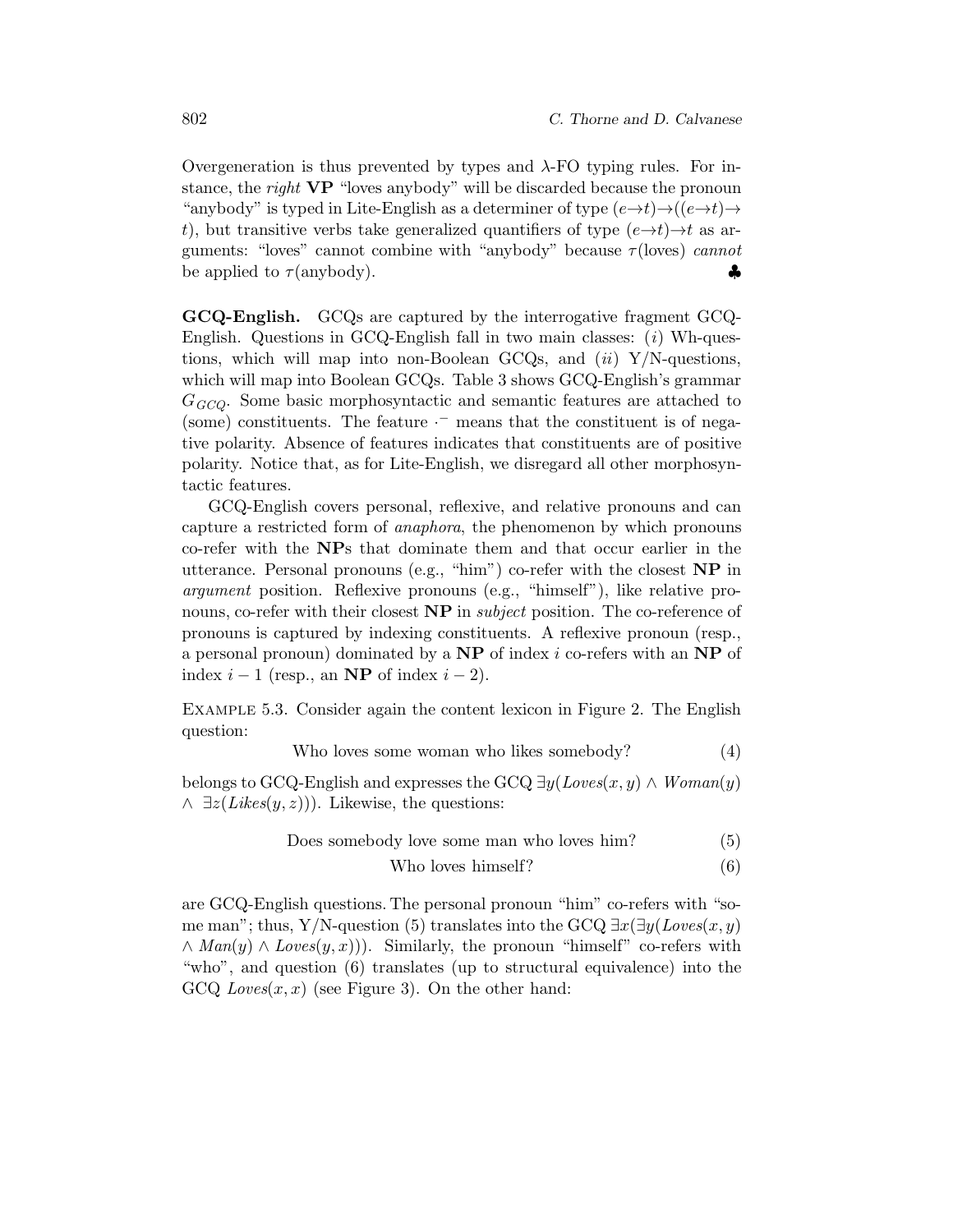|  |  |  | Table 3. Phrase structure rules and function lexicon of GCQ-English. Note the use of               |  |  |
|--|--|--|----------------------------------------------------------------------------------------------------|--|--|
|  |  |  | indexes to resolve co-references. For simplicity, we use empty noun phrases $\epsilon$ as subjects |  |  |
|  |  |  | of subordinated sentences. Notice the non-standard meaning representation of "someone".            |  |  |

|                                                                                | Rules and Semantic Actions $G_{GCO}$                                                          |
|--------------------------------------------------------------------------------|-----------------------------------------------------------------------------------------------|
| $\mathbf{Q}_{wh} ::= \textbf{Intpro } \mathbf{N}_i \; \mathbf{S}_{g_i} ?$      | $\tau(\mathbf{Q}_{wh}) := \tau(\mathbf{Intpro})(\tau(\mathbf{N}_i)) (\tau(\mathbf{S}_{q_i}))$ |
| $\mathbf{Q}_{wh} ::= \mathbf{Intpro}_i \mathbf{S}_{q_i}$ ?                     | $\tau(\mathbf{Q}_{wh}) := \tau(\mathbf{Intpro}_i)(\tau(\mathbf{S}_{g_i}?))$                   |
| $\mathbf{Q}_{Y/N} ::= \text{does } \mathbf{NP}_i^- \mathbf{VP}_i^-?$           | $\tau(\mathbf{Q}_{Y/N}) := \tau(\mathbf{NP}_i^-)(\tau(\mathbf{VP}_i^-))$                      |
| $\mathbf{Q}_{Y/N} ::= \text{is } \mathbf{NP}_i \mathbf{VP}_i$                  | $\tau(\mathbf{Q}_{Y/N}) := \tau(\mathbf{NP}_i)(\tau(\mathbf{VP}_i))$                          |
| $\mathbf{S}_{q_i} ::= \mathbf{NP}_{g_i} \mathbf{VP}_i$                         | $\tau(\mathbf{S}_{q_i}) := \tau(\mathbf{NP}_{q_i}) (\tau(\mathbf{VP}_i))$                     |
| $N_i ::= Adj N_i$                                                              | $\tau(\mathbf{N}_i) := \tau(\mathbf{Adj})(\tau(\mathbf{N}_i))$                                |
| $N_i ::= N_i$ Relp <sub>i</sub> $S_{a_i}$                                      | $\tau(\mathbf{N}_i) := \tau(\mathbf{Relp}_i)(\tau(\mathbf{N}_i))(\tau(\mathbf{S}_{g_i})))$    |
| $VP_i ::=$ is $Adj_i$                                                          | $\tau(V{\bf P}_i):=\tau({\bf Adj}_i)$                                                         |
| $\mathbf{VP}_i ::= \text{is a } \mathbf{N}_i$                                  | $\tau(V{\bf P}_i):=\tau({\bf N}_i)$                                                           |
| $\mathbf{VP}_i ::= \mathbf{VP}_i \ \mathbf{Crd} \ \mathbf{VP}_i$               | $\tau(\mathbf{VP}_i) := \tau(\mathbf{Crd})(\tau(\mathbf{VP}_i))(\tau(\mathbf{VP}_i))$         |
| $\mathbf{VP}_{i}^{-} ::= \mathbf{VP}_{i}^{-} \mathbf{Crd} \mathbf{VP}_{i}^{-}$ | $\tau(V{\bf P}_i^-):=\tau({\bf Crd})(\tau(V{\bf P}_i^-))(\tau(V{\bf P}_i^-))$                 |
| $\mathbf{VP}_i ::= \mathbf{IV}_i$                                              | $\tau(V{\bf P}_i):=\tau({\bf IV}_i)$                                                          |
| $\mathbf{VP}_{i}^{-} ::= \mathbf{IV}_{i}^{-}$                                  | $\tau(\mathbf{VP}_{i}^{-}) := \tau(\mathbf{IV}_{i}^{-})$                                      |
| $\mathbf{VP}_i ::= \mathbf{TV}_{i.i+1} \mathbf{NP}_{i+1}$                      | $\tau(\mathbf{VP}_i) := \tau(\mathbf{TV}_{i,i+1})(\tau(\mathbf{NP}_{i+1}))$                   |
| $VP_i^- ::= TV_{i,i+1}^- NP_{i+1}$                                             | $\tau(\mathbf{VP}_{i}^{-}):=\tau(\mathbf{TV}_{i,i+1}^{-})(\tau(\mathbf{NP}_{i+1}))$           |
| $\mathbf{NP}_i ::= \mathbf{Pro}_i$                                             | $\tau(NP_i) := \tau(\textbf{Pro}_i)$                                                          |
| $\mathbf{NP}_{i}^{-} ::= \mathbf{Pro}_{i}^{-}$                                 | $\tau(\mathbf{NP}_i^-):=\tau(\mathbf{Pro}_i^-)$                                               |
| $\mathbf{NP}_i ::= \mathbf{Det} \ \mathbf{N}_i$                                | $\tau(NP_i) := \tau(\textbf{Det})(\tau(N_i))$                                                 |
| $\mathbf{NP}_i ::= \mathbf{P}\mathbf{n}_i$                                     | $\tau(NP_i) := \tau(Pn_i)$                                                                    |
| $\mathbf{NP}_{q_i} ::= \epsilon$                                               | $\tau(NP_{q_i}) := \lambda P.P$                                                               |
|                                                                                |                                                                                               |
| $\mathbf{Det} ::= \mathrm{some}$                                               | $\tau(\mathbf{Det}) := \lambda P \cdot \lambda Q \cdot \exists x (P(x) \wedge Q(x))$          |
| $Pro_i ::=$ somebody                                                           | $\tau(\mathbf{Pro}_i) := \lambda P \exists x P(x)$                                            |
| $\textbf{Pro}_{i}^{-} ::= \text{anybody}$                                      | $\tau(\mathbf{Pro}_i^-):=\lambda P.\exists x.P(x)$                                            |
| $Crd ::= and$                                                                  | $\tau(\mathbf{Crd}) := \lambda P \cdot \lambda Q \cdot \lambda x \cdot (P(x) \wedge Q(x))$    |
| $\mathbf{Relp}_i ::= \text{who}$                                               | $\tau(\mathbf{Relp}_i) := \lambda P \cdot \lambda Q \cdot \lambda x \cdot (P(x) \wedge Q(x))$ |
| $Intro ::= which$                                                              | $\tau(\textbf{Intpro}) := \lambda P \cdot \lambda Q \cdot \lambda x \cdot (P(x) \wedge Q(x))$ |
| Intpro <sub>i</sub> : $:=$ who                                                 | $\tau(\mathbf{Intpro}_i) := \lambda P \cdot \lambda x \cdot P(x)$                             |
| $Pro_{i-2} ::= \text{him}$                                                     | $\tau(\mathbf{Pro}_{i-2}) := \lambda P.P(x)$                                                  |

 $\mathbf{Pro}_{i-1} ::= \text{himself} \qquad \qquad \tau(\mathbf{Pro}_{i-1}) := \lambda P.P(x)$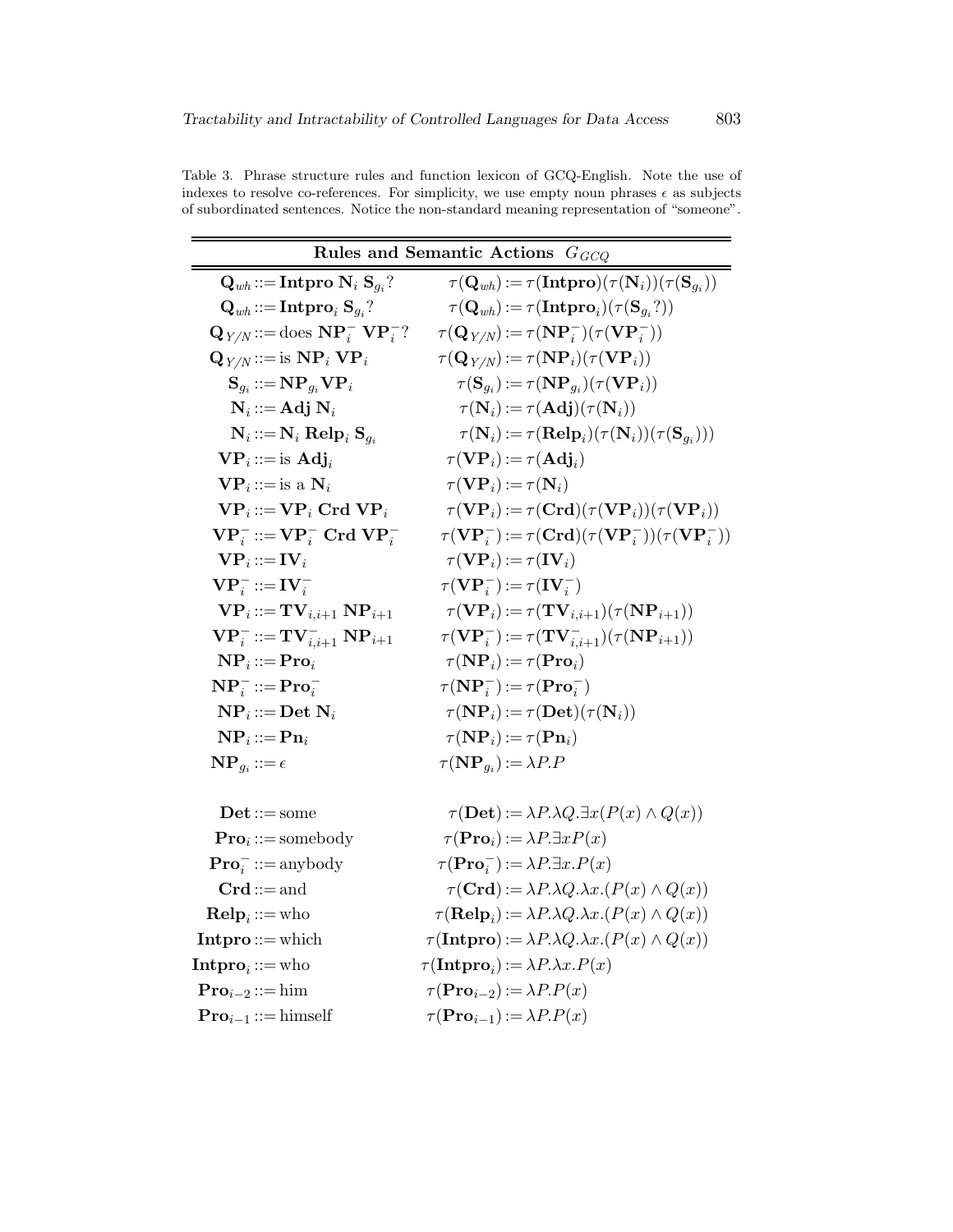

Figure 3. Translating "Who loves himself?" into the GCQ  $Loves(x, x)$ . Note how indexes capture co-references, since  $i = (i + 1) - 1$ .

\*Which man loves some woman who likes some woman who loves him? (7)

lies outside this controlled language (and does not express a GCQ). Why? Because "him" cannot co-refer with "which man": co-reference cannot span beyond the most immediate nesting phrase. ♦

THEOREM 5.4 (Expressing GCQs). (a) For every  $GCO$ -English question  $Q$ . there exists a  $GCQ \varphi$  s.t.  $\tau(Q) \equiv_s \varphi$ . (b) For every  $GCQ \varphi$ , there exists a  $GCQ\text{-}English question Q s.t. \tau(Q) \equiv_s \varphi.$ 

PROOF SKETCH. The proof of Claim  $(a)$  is similar to the proof of Claim  $(a)$ of Theorem 5.1. We show, by mutual induction on the length of derivations rooted in  $N_i$ s and  $VP_i$ s, that:

for each  $N_i$  or  $\mathbf{VP}_i$  GCQ-English constituent, there is a GCQ  $\varphi(x)$  s.t.  $\tau(\mathbf{N}_i) \equiv_s \varphi(x)$  or  $\tau(\mathbf{VP}_i) \equiv_s \varphi(x)$ , resp. (†)

(Basis) Trivial.

(Inductive step) We show only one case, as all the other cases are analogous. Let  $\overrightarrow{VP}_i \Longrightarrow^{k+1} \mathbf{TV}_{i,i+1} \mathbf{NP}_{i+1} \Longrightarrow^k \mathbf{TV}_{i,i+1} \mathbf{Det} \mathbf{N}_{i+1} \Longrightarrow^{k-1}$ Rs some w, with  $N_i \Longrightarrow^{k-2} w$ . By IH,  $\tau(N_i) \equiv_s \varphi(x)$ . Thus, we have that  $\tau(\mathbf{VP}_i) := \lambda \beta \cdot \lambda x \cdot \beta(\lambda y \cdot R(x, y))(\lambda P \cdot \lambda Q \cdot \exists z (P(z) \wedge Q(z)))(\tau(\mathbf{N}_i)) \equiv_{ih}$  $\lambda \beta.\lambda x.\beta(\lambda y.R(x,y))(\lambda P.\lambda Q.\exists z(P(z)\land Q(z)))(\lambda z.\varphi(z)) \triangleright \lambda x.\exists y(R(x,y)\land Q(z))$  $\varphi(y)$ , which is structurally equivalent to a GCQ.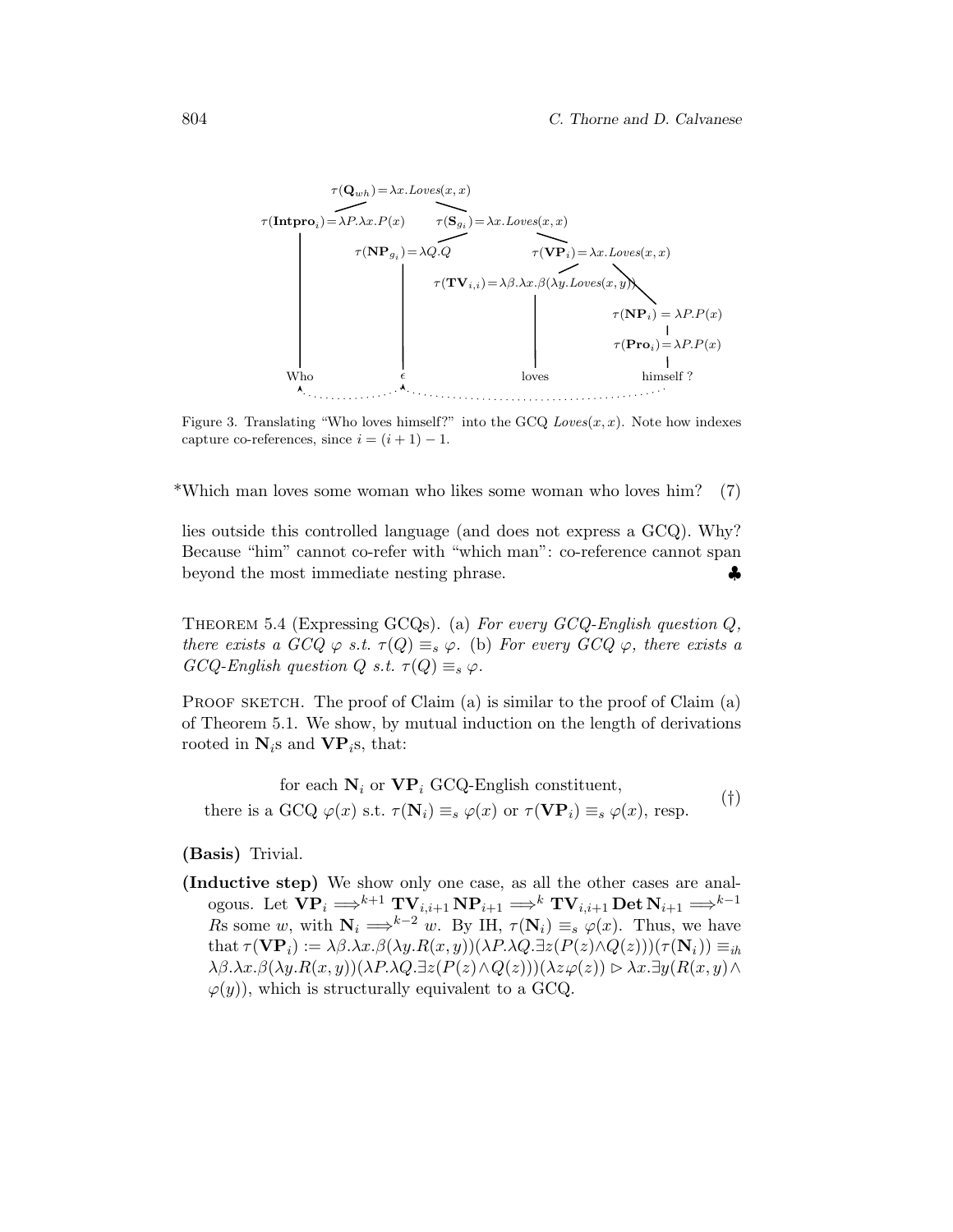With Claim (†) established, we can consider full questions. Since the argument is similar both for  $Y/N$  and Wh-questions, we only deal with one of the four possible cases. Let  $\mathbf{Q}_{wh} \implies \textbf{Intpro } \mathbf{N}_i \mathbf{S}_{q_i} \implies \textbf{Intpro } \mathbf{N}_i \mathbf{VP}_i \implies^*$ which  $w'w''$ . Therefore,  $\tau(\mathbf{Q}_{wh}) := \lambda P \lambda Q \exists x (P(x) \land Q(x)) (\lambda y \cdot \varphi'(y))$  $(\lambda z.\varphi''(z)) \triangleright \lambda x.\varphi'(x) \wedge \varphi''(x)$ , which is structurally equivalent to a GCQ.

The proof of Claim (b) is similar to the proof of Claim (b) of Theorem 5.1. We prove, by induction on  $\varphi(x)$ , a non-Boolean GCQ  $\varphi$  of distinguished variable  $x$ , that:

for each GCQ 
$$
\varphi(x)
$$
, there is a GCQ-English constituent  $w$  s.t.  
\n $\mathbf{VP}_i \Longrightarrow^* w$  and  $\tau(w) \equiv_s \varphi(x)$ , or  $\mathbf{N}_i \Longrightarrow^* w$  and  $\tau(w) \equiv_s \varphi(x)$ . (†)

(Basis) There are four possibilities.

- If  $\varphi(x) = A(x)$ , then we consider  $N_i \Longrightarrow^* A$  (resp.,  $VP_i \Longrightarrow^*$  is a  $N_i \Longrightarrow^*$ is a A). If  $\varphi(x) = R(x, x)$ , we consider  $VP_i \implies^* TV_{i,i} NP_i \implies^*$  $\mathbf{TV}_{i,i}$  Pro $_i \implies^*$  Rs himself. If  $\varphi(x) = R(x, c)$ , we consider  $\mathbf{VP}_i \implies^*$  $\mathbf{TV}_{i,i+1} \mathbf{NP}_{i+1} \Longrightarrow^* \mathbf{TV}_{i,i+1} \mathbf{Pn}_{i+1} \Longrightarrow^* \mathbf{Rs} \ c. \ \ \text{If} \ \varphi(x) = \exists y(R(x,y)),$ we consider  $\mathbf{VP}_i \implies \mathbf{TV}_{i,i+1} \mathbf{NP}_{i+1} \implies \mathbf{TV}_{i,i+1} \mathbf{Pro}_{i+1} \implies^*$ Rs somebody. Now,  $\tau(A) \equiv_s A(x)$ ,  $\tau(Rs \text{ himself}) \equiv_s R(x, x)$ ,  $\tau(Rs c)$  $\equiv_s R(x, c)$  and, finally,  $\tau(Rs$  somebody)  $\equiv_s \exists y(R(x, y))$ .
- (Inductive step) Again, we look at one case only. Let  $\varphi(x) = \exists y(S(x, y) \land y)$  $\varphi'(y)$ . By IH there exists a GCQ-English constituent w' rooted in a  $\mathbf{VP}_{i+1}'$  or a nominal  $\mathbf{N}_{i+1}'$  s.t.  $\tau(w') \equiv_s \varphi'(y)$ . This gives rise to several alternative GCQ-English constituents rooted in category  $\mathbf{VP}_i$ . We consider only one possible case. Notice that we need to show by an easy induction on relations, that there exists a GCQ-English constituent  $w''$ s.t.  $\tau(w'') \equiv_s S(x, y)$ . We consider only the base case, where  $S(x, y) =$  $R(x, y)$ . Then,  $\mathbf{VP}_i \Longrightarrow^* \mathbf{TV}_{i,i+1} \mathbf{NP}_{i+1} \Longrightarrow^* \mathbf{TV}_{i,i+1} \mathbf{Det } \mathbf{N}_{i+1} \Longrightarrow^*$ Rs some w'. Whence,  $\tau(Rs \text{ some } w') \equiv_s \exists y (R(x, y) \wedge \varphi'(y)).$

Full Boolean and non-Boolean GCQs are captured in several, alternative ways by GCQ-English questions. As the argument is similar for all cases, we deal only with Boolean GCQs and exhibit one (of possibly many) GCQ-English derivations. Consider a Boolean GCQ  $\varphi = \exists x (\varphi'(x) \land \varphi''(x))$ . If  $\mathbf{Q}_{Y/N} \implies^*$  is  $\mathbf{NP}_i \mathbf{VP}_i \implies^*$  is  $\mathbf{Det} \mathbf{N}_i \mathbf{VP}_i \implies^*$  is some  $\mathbf{N}_i \mathbf{VP}_i$  ?, then, by Claim (‡),  $N_i \Longrightarrow^* w'$  with  $\tau(w) \equiv_s \varphi'(x)$ , and  $VP_i \Longrightarrow^* w''$  with  $\tau(w) \equiv_s \varphi''(x)$ . This means that "is some w' w"?" is the desired (controlled) question: Firstly,  $\mathbf{Q}_{Y/N} \Longrightarrow^*$  is some w' w"?. Secondly, "is" and "?" have no meaning by themselves. Thus  $\tau$  (is some w' w" ?) =  $\tau$  (some w' w") =  $\tau(\text{some})(\tau(w'))(\tau(w'')) \equiv \exists x (\varphi'(x) \land \varphi''(x)) = \varphi$ . This concludes the proof.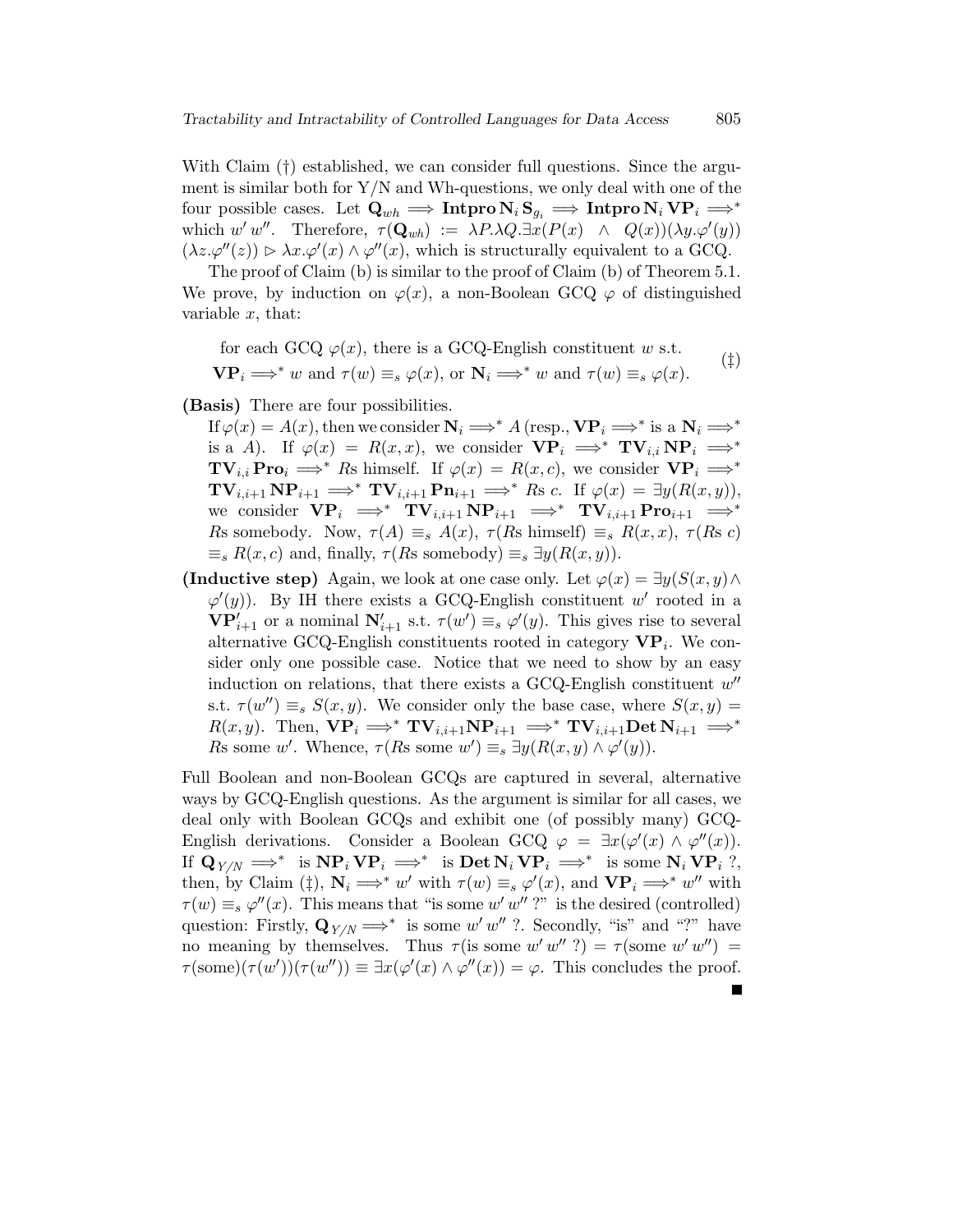Data Complexity Results. Lite-English in combination with GCQ-English gives rise to "optimal" data complexity for KBQA. What we mean by this is that, in this case, KBQA reduces to plain database query evaluation (thus allowing to exploit in theory all the optimizations available for relational databases).

THEOREM 5.5.  $KBQA$  is in  $AC^0$  w.r.t. data complexity for Lite-English and GCQ-English.

PROOF. It is shown in [2], Theorem 7.1, that KBQA is in  $AC^0$  in data complexity for *DL-Lite*<sup> $R$ </sup><sub>horn</sub> knowledge bases and CQs. The *DL-Lite*<sup> $R$ </sup><sub>horn</sub> logic strictly contains  $DL\text{-}Lite_{\Box}$  and CQs strictly contain GCQs by definition. Since we have shown that Lite-English expresses  $DL\text{-}Lie_{\Box}$  (Theorem 5.1) and GCQ-English GCQs (Theorem 5.4), the result follows.

## 6. The Family  ${IS-A_i}_{i\in[0,7]}$  of Controlled Languages

In this section we study a family of controlled fragments, the  ${IS-A<sub>i</sub>}<sub>i∈[0,7]</sub>$ family, which show the boundary between maximally tractable and minimally intractable controlled languages for data access, when considered together with queries. The results in this section generalize results from [19]. We consider CQs when deriving data complexity upper bounds and GCQs (and fragments) when deriving lower bounds. These fragments are also obtained by conveniently combining the grammar rules from Table 1 and by consequently constraining what can be said in the subject NP and in the predicate  $\bf VP$  of complete sentences. Specifically, each fragment IS- $A_i$  is generated by the grammar whose phrase structure rules are the union of  $G_{\sqsubset} \cup G_{A_l} \cup G_{A_r}$  with the rules shown in Table 4. Each set of phrase structure rules and function lexicons can be clearly combined with an appropriate content lexicon.

Each IS-A<sub>i</sub> fragment generates a fragment of  $\mathcal{ALCI}$  that might contain, besides inclusion assertions that are allowed in  $DL-Lite_{\Box}$ , also inclusion assertions  $\sigma_i$  of the form shown in Table 5, which go beyond what can be expressed in  $DL\text{-}Lite_{\Box}$ , and are responsible for the complexity lower bounds given in Table 4, as shown next.

Data Complexity Results. We state now the main data complexity results for the  ${IS-A_i}_{i\in[1,7]}$  fragments. All of them are orthogonal in expressive power to each other and, most importantly, to Lite-English and  $DL\text{-}Lie_{\Box}$ , covering English constructs and expressing concepts none of the latter can.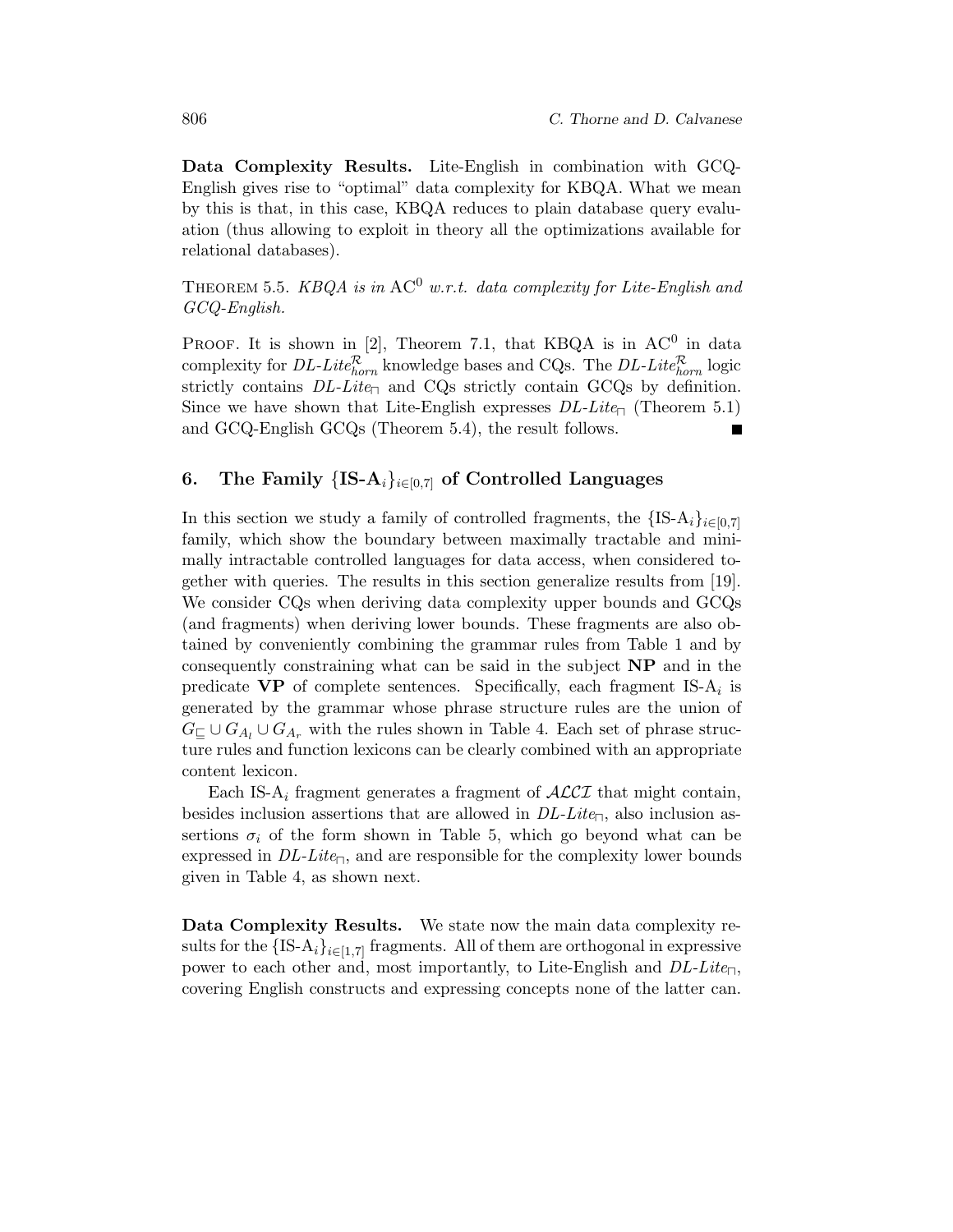Table 4. Grammars and computational complexity of KBQA for the  ${IS-A_i}_{i\in[0,7]}$  family. Each fragment IS-A<sub>i</sub> is generated by the rules  $G \subseteq \cup G_{A_l} \cup G_{A_r}$  combined with the rules shown in the grammar column.

|           | Grammar                                                                                                    | Data Compl.               |
|-----------|------------------------------------------------------------------------------------------------------------|---------------------------|
| $IS-A_1$  | $G_{(\forall R:C_r)_r}$                                                                                    | NLSPACE-complete          |
| $IS-A2$   | $G_{(\forall R:C_r)_r} \cup G_{(C_l \sqcap C_l')_l} \cup G_{(C_r \sqcap C_r')_r}$                          | PTIME-complete            |
| $IS-A_3$  | $G_{(\exists R:C_l)_l} \cup G_{(\exists R^{-}:C_l)_l} \cup G_{(C_r \sqcap C'_r)_r} \cup G_{(\exists R)_r}$ | PTIME-complete            |
| IS- $A_4$ | $G_{(\exists R:C_l)_l} \cup G_{(C_l \sqcap C_l')_l} \cup G_{(C_r \sqcap C_r')_r}$                          | PTIME-complete            |
| $IS-A5$   | $G_{(\forall R:C_l)_l} \cup G_{(C_r \sqcap C'_r)_r}$                                                       | $\mathrm{coNP}$ -complete |
| IS- $A_6$ | $G_{(C_r \sqcup C'_r)_r}$                                                                                  | $\mathrm{coNP}$ -complete |
| $IS-A7$   | $G_{(\neg C_r)_r}$                                                                                         | $coNP-complete$           |

For all of them, KBQA lies *beyond*  $AC^0$ . In particular, note that CONPhardness arises for those fragments that are powerful enough to express Boolean satisfiability (which we may accordingly term "Boolean-closed"). Table 5 spells out for each IS- $A_i$  fragment the assertions that cause the increase in complexity, and gives some examples of utterances, while Table 4 summarizes the complexity results for the  $IS-A_i$  fragments.

Theorem 6.1. KBQA is (a) PTime-complete w.r.t. data complexity for IS-A<sub>2</sub>, IS-A<sub>3</sub>, IS-A<sub>4</sub> and  $(G)CQs$ , and (b) coNP-complete w.r.t. data complexity for IS-A<sub>5</sub>, IS-A<sub>6</sub>, IS-A<sub>7</sub> and  $(G)CQs$ .

PROOF. The lower bounds for  $IS-A_2$ ,  $IS-A_3$  and  $IS-A_4$  follow from the results in  $[6]$ . For IS-A<sub>2</sub> the result is derived from Theorem 7, case 2. For IS-A<sub>3</sub>, it is derived from Theorem 6, case 1. Finally, the lower bound for  $IS-A_4$ follows from Theorem 7, case 3. Basically, this is because our controlled languages subsume the description logics for which those theorems hold. PTime-hardness in all three cases holds already for atomic queries, viz., GCQs of the form  $A(c)$  or  $R(c, c')$ . The complexity upper bounds, on the other hand, follow from results in [12] for answering CQs in the description logic  $\mathcal{EL}$ , which subsumes the description logic assertions that IS-A<sub>2</sub>, IS-A<sub>3</sub>, and IS-A<sub>4</sub> express. For IS-A<sub>4</sub> we need to observe that each assertion  $A \subseteq$  $\forall R:A'$  can be replaced by the equivalent assertion  $\exists R^-:A \sqsubseteq A'$ . Moreover, after such a replacement, only inverse roles are present in the resulting TBox, so each inverse role  $R^-$  can be replaced by a new role  $R_{inv}$ , which results in an  $\mathcal{EL}$  TBox. The lower bounds for IS-A<sub>5</sub>, IS-A<sub>6</sub>, and IS-A<sub>7</sub> follow also from [6]: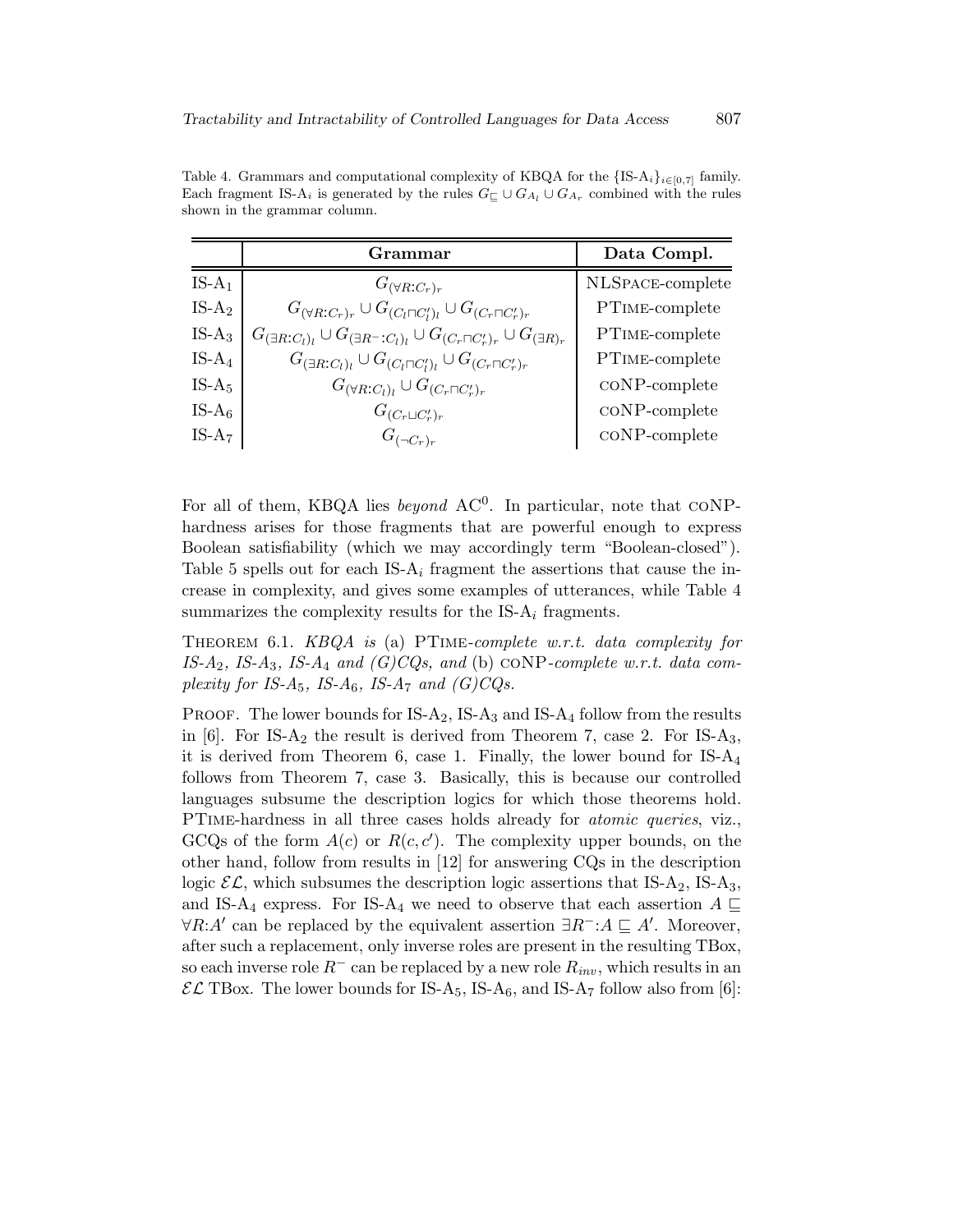|           | C-hard <b>Assertion</b> (s) $\sigma_i$                 | Sentence(s) $D_i$                               |
|-----------|--------------------------------------------------------|-------------------------------------------------|
| $IS-A_1$  | $A \sqsubset \forall R:A'$                             | Every herbivore eats only herbs.                |
| $IS-A2$   | $A \sqcap A' \sqsubseteq \forall R: (A'' \sqcap A''')$ | Every Italian man drinks only strong<br>coffee. |
| $IS-A_3$  | $\exists R:A \sqsubseteq A \sqcap A'$                  | Anybody who murders some person                 |
|           |                                                        | is a heartless killer.                          |
|           | $\exists R^-: A \sqsubseteq A \sqcap A'$               | Anybody who is loved by some person             |
|           |                                                        | is a happy person.                              |
|           | $A \sqsubseteq \exists R$                              | Every driver drives something.                  |
| $IS-A_4$  | $A \sqcap A' \sqsubseteq A'' \sqcap A'''$              | Every cruel man is a bad man.                   |
|           | $\exists R: (A \sqcap A') \sqsubseteq A'' \sqcap A'''$ | Anybody who runs some bankrupt<br>company       |
|           |                                                        | is a bad businessman.                           |
| $IS-A5$   | $\forall R:A \sqsubseteq A' \sqcap A''$                | Anybody who values only money                   |
|           |                                                        | is a greedy person.                             |
| IS- $A_6$ | $A \sqsubseteq A' \sqcup A''$                          | Every mammal is male or is female.              |
| $IS-A_7$  | $\neg A \sqsubseteq A'$                                | Anybody who is not selfish is altruistic.       |

Table 5. The  $\{IS-A_i\}_{i\in[1,7]}$  controlled languages.

for IS-A<sub>5</sub>, we apply Theorem 8, case 3; for IS-A<sub>6</sub>, we apply Theorem 8, case 2; and for  $IS-A_7$ , Theorem 8, case 1. The CONP upper bounds for these fragments, on the other hand, derive from the coNP data complexity upper bounds for KBQA over expressive description logics shown in [14] and hold, again, for CQs.  $\blacksquare$ 

Theorem 6.2. KBQA is NLSpace-complete w.r.t. data complexity for IS- $A_1$  and  $(G)CQs$ .

PROOF. For the hardness part, it is shown in [6] (by a reduction of the reachability problem for directed graphs) that for any description logic capable of expressing assertions of the form  $A \sqsubseteq \forall R:A',$  or, equivalently, of the form  $\exists R^-: A \sqsubseteq A'$ , KBQA is NLSPACE-hard w.r.t. data complexity. This result holds already for atomic queries. Note that such assertions are expressed in our fragments by sentences of the form "Every  $A$   $R_s$  only  $A's$ ".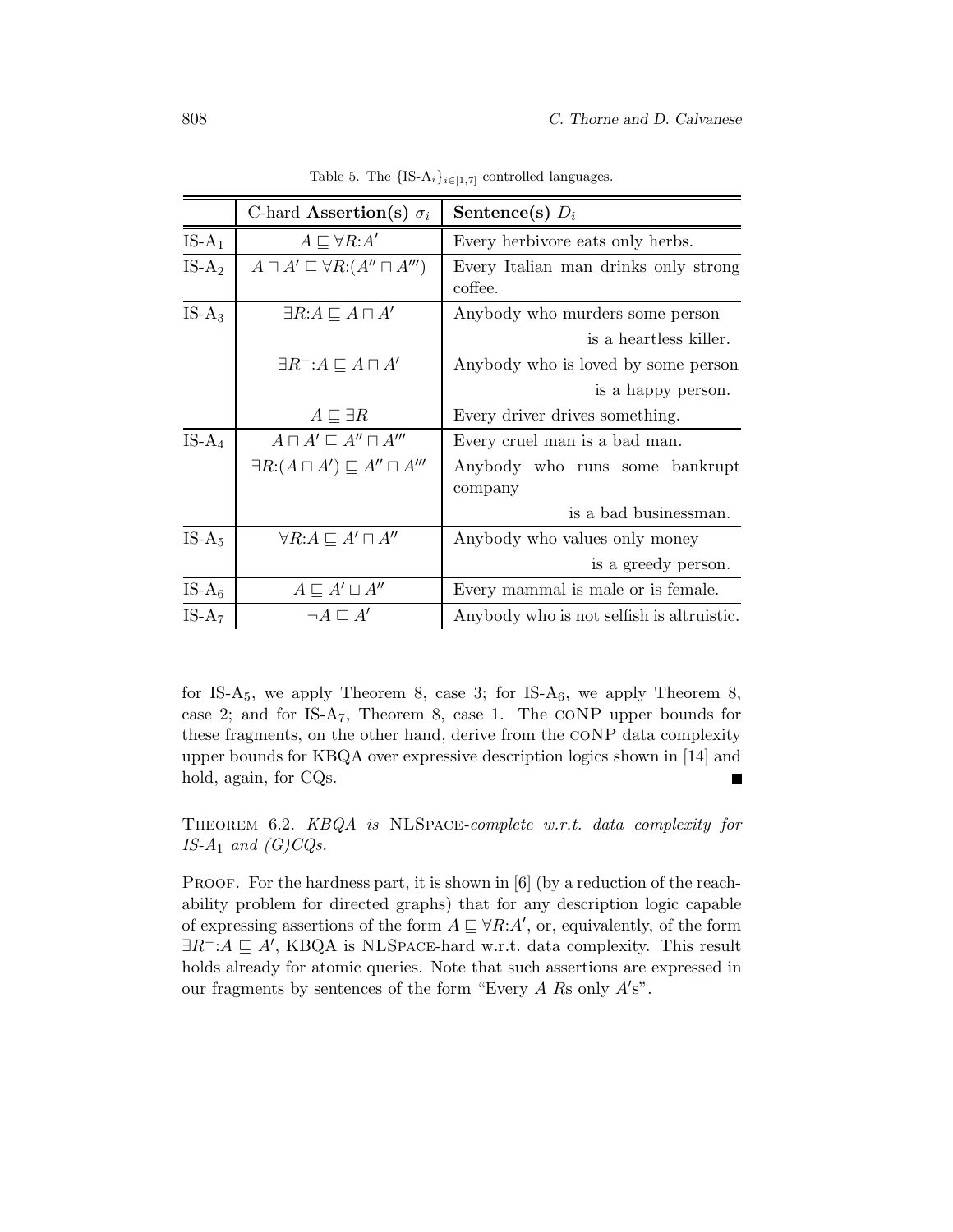For the membership part, let  $\varphi := \exists \bar{y}(\varphi'(\bar{x}, \bar{y}))$  be a fixed CQ,  $\bar{c}$  a fixed tuple,  $\mathcal{O}$  a *fixed* set of universally quantified IS-A<sub>1</sub> meaning representations, and  $\mathcal D$  a set of facts. We sketch a data complexity reduction of KBQA for IS-A<sup>1</sup> to KBQA for linear Datalog, which is known to be NLSpace-complete in data complexity (see [7], Theorem 4.3). Such a reduction will be space logarithmic in  $|adom(\mathcal{D})|$  (and time polynomial in  $|adom(\mathcal{D})|$ ). By combining the reduction with a query answering algorithm for linear Datalog, we derive the desired result. The correctness of the reduction entails the correctness of the overall non-deterministic (space logarithmic in  $|adom(\mathcal{D})|$ ) decision procedure.

A Datalog clause is a disjunction  $\pm S_1(\bar{z}_1) \vee \neg S_2(\bar{z}_2) \vee \cdots \vee \neg S_n(\bar{z})$ . A relational atom or clause with no free variables is said to be ground. If a clause contains no positive (i.e., non-negated) relational atom, it is called a goal; if it contains no negative (i.e., negated) relational atom(s), it is called a fact; and if it contains both a positive and at least one negative relational atoms, it is called a *rule*. Given a clause  $S_1(\bar{z}_1) \vee \neg S_2(\bar{z}_2) \vee \cdots \vee \neg S_n(\bar{z}_n)$ ,  $S_1(\bar{z}_1)$  is said to be the clause's head and  $\neg S_2(\bar{z}_2) \vee \cdots \vee \neg S_n(\bar{z}_n)$  the clause's body. Every atom occuring as head of a Datalog clause is said to be intensional. A set of Datalog clauses is called a program. A linear Datalog clause is a Datalog clause in which intensional atoms are allowed to occur at most once in the clause's body.

The only inclusion assertions expressible by the  $IS-A_1$  fragment are of the form  $A \sqsubseteq A'$  and  $\exists R:A \sqsubseteq A'$ , which can be transformed into a set  $\mathcal{P}_{\mathcal{O}}$  of linear Datalog clauses of the form  $\neg A(x) \lor A'(x)$  and  $\neg R(x,y) \lor \neg A(y) \lor A'(x)$ , respectively. Since  $\mathcal O$  is fixed, transforming it into  $\mathcal P_{\mathcal O}$  does not affect data complexity. Moreover,  $\mathcal{D}$  is already a set of linear Datalog clauses (a set of ground facts). Now, the CQ  $\varphi$  is not a linear Datalog goal. However,  $\varphi'(\bar{x}, \bar{y})$ consists of a conjunction of k relational atoms  $S_1(\bar{z}_1) \wedge \cdots \wedge S_k(\bar{z}_k)$ , where  $\bar{x}\cup\bar{y}=\bar{z}_1\cup\cdots\cup\bar{z}_k$ . Ground  $\varphi$  by  $\theta_{\bar{c}}:=\{\bar{x}\mapsto\bar{c}\}\,$ , which returns (the Boolean CQ)  $\exists \bar{y}(\varphi'(\bar{c}, \bar{y}))$ . This does not affect, once again, data complexity. Next, consider all the possible groundings  $\theta_{\vec{c}'} := {\{\bar{y} \mapsto \vec{c}'\}}$  with  $\vec{c}' \in \text{adom}(\mathcal{D})^{|\bar{y}|}$ . There are  $O(|\mathcal{D}|^{|\bar{y}|})$  such groundings, and each of them can be stored in a register of  $\mathbf{O}(\log |\mathcal{D}|)$  size. Applying a  $\theta_{\bar{c}'}(\cdot)$  grounding to  $\varphi'(\bar{c}, \bar{y})$  yields a family of CQs  $\varphi'(\bar{c}, \bar{c}') = S_1(\bar{c}_1'') \wedge \cdots \wedge S_k(\bar{c}_k'')$ , which can be stored (because the query is fixed) in a registry of  $O(\log |\mathcal{D}|)$  size. We now claim that:

$$
(\mathcal{O}, \mathcal{D}) \models \exists \bar{y}(\varphi'(\bar{c}, \bar{y})) \quad \text{iff} \quad \text{there exists a } \theta_{\bar{c}'} \text{ s.t., for all } i \in [1, k], \qquad (\dagger)
$$
\n
$$
\mathcal{P}_{\mathcal{O}} \cup \mathcal{D} \models S_i(\bar{c}_i'') \text{ and } \bar{c}_i' \subseteq \bar{c}' \cup \bar{c}'.
$$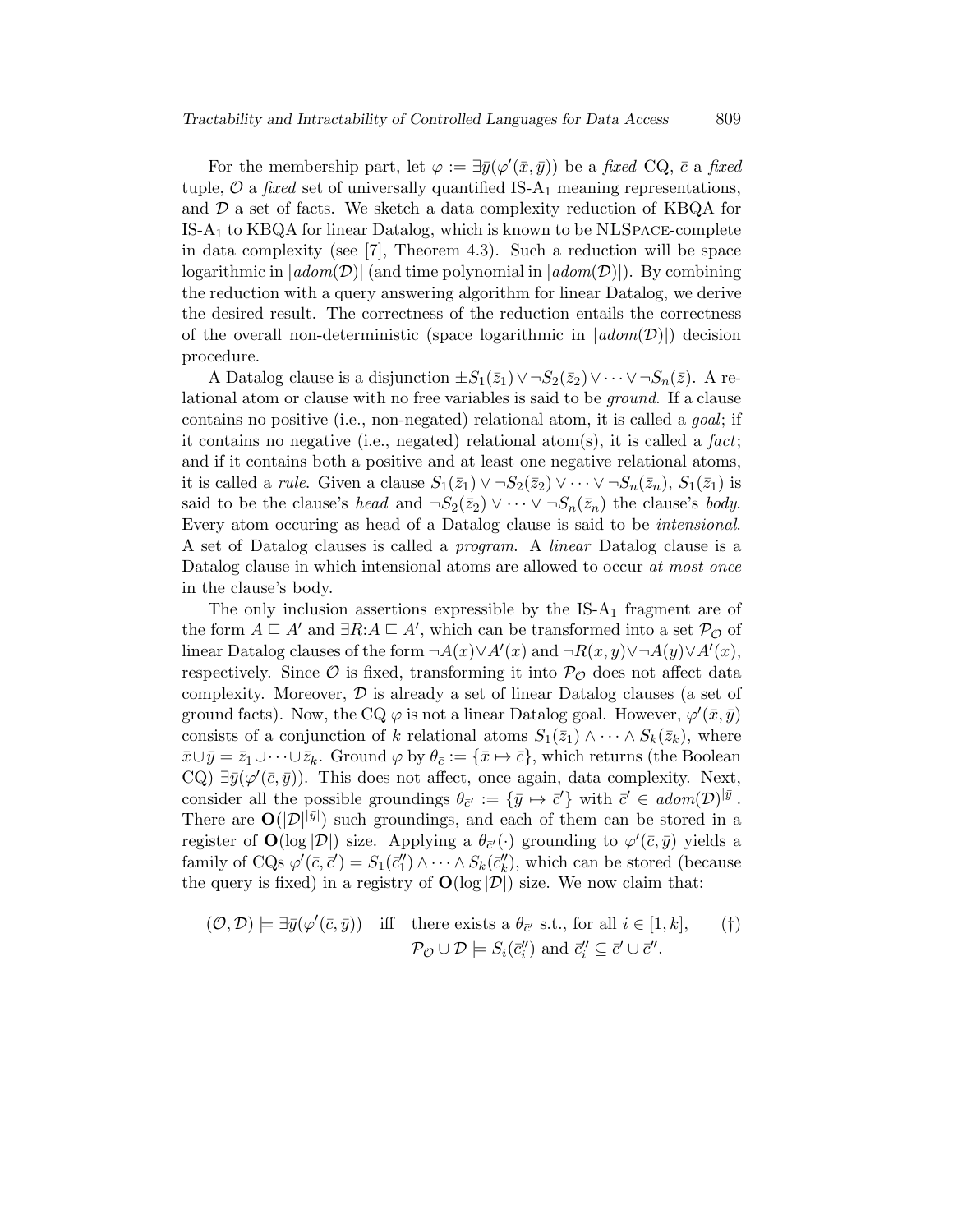The "if" direction is immediate. To prove the "only-if" direction, we reason as follows. Assume for contradiction that there exists an interpretation  $\mathcal I$ s.t.  $\mathcal{I} \models \mathcal{P}_{\mathcal{O}} \cup \mathcal{D}$ , but for every assignment  $\theta_{\bar{c}'}(\cdot)$  we have that  $\mathcal{I} \not\models S_i(\bar{c}_i'')$ , for some  $i \in [1, k]$ , with  $\bar{c}_i'' \subseteq \bar{c} \cup \bar{c}'$ . Since  $\mathcal{I} \models \mathcal{P}_{\mathcal{O}} \cup \mathcal{D}$ , we have that  $\mathcal{I} \models (\mathcal{O}, \mathcal{D})$ and  $\mathcal{I} \models \exists \bar{y}(\varphi'(\bar{c}, \bar{y}))$ . By FO semantics, this implies that there exists some grounding  $\theta(\cdot)$  from  $\bar{y}$  into  $\alpha \text{dom}(\mathcal{D})$ , s.t.  $\mathcal{I} \models S_i(\bar{z}_i)\theta$ . But then, as  $\theta(\cdot)$  is among the  $\theta_{\bar{c}'}(\cdot)$ s, this implies that  $\mathcal{I} \models S_i(\bar{c}_i'')$  as well. Contradiction.

The algorithm then proceeds by looping k times over the  $S_i(\bar{c}_i'')$  (stored in the  $\mathbf{O}(\log |\mathcal{D}|)$  registry), each time running a linear Datalog non-deterministic check that uses at most  $O(\log |\mathcal{D}|)$  space. This sketches a non-deterministic algorithm that decides KBQA using, overall,  $O(\log |\mathcal{D}|)$  space.

#### 7. Conclusions

We have proposed to study the semantic complexity of controlled languages for managing OWL ontologies and ontology-based systems, such as ACE OWL and ACE OWL Lite (and similarly, of every controlled language that expresses OWL), which do not scale to data, by considering the data complexity of the description logics and the formal query language(s) these controlled languages and their fragments express. Our fine-grained analysis of the English constructs expressing all the possible combinations of description logic concepts (i.e., the concepts that may occur to the left and to the right of the concept inclusion symbol  $\subseteq$  in ontology assertions) shows that such controlled languages, which in general do not scale to data, contain, however, several significant fragments that scale when considered alongside GCQs and GCQ-English questions.

Table 6 provides a high-level summary of the data complexity associated to each of the combinations of constructs studied in declarative controlled English sentences. The upper row shows the maximal combinations of constructs that are tractable (i.e., in PTime w.r.t. data complexity), while the lower row, shows the minimal combinations of constructs that are intractable (i.e., coNP-hard w.r.t. data complexity), viz., the constructs that when added, yield an exponential data complexity blowup. The use of relatively standard semantic (FO and  $\lambda$ -FO) meaning representations may indicate one reason for intractability: intractable combinations are "Boolean-closed", giving rise to logics that can express (when combined with (G)CQs) full Boolean complementation and intersection. If negation is constrained to occur only within predicate **VP** constituents (however complex), tractability ensues.

These results, which generalize those in [5, 19] and [18], Ch. 4., extend and refine the notion of semantic complexity proposed by Pratt and Third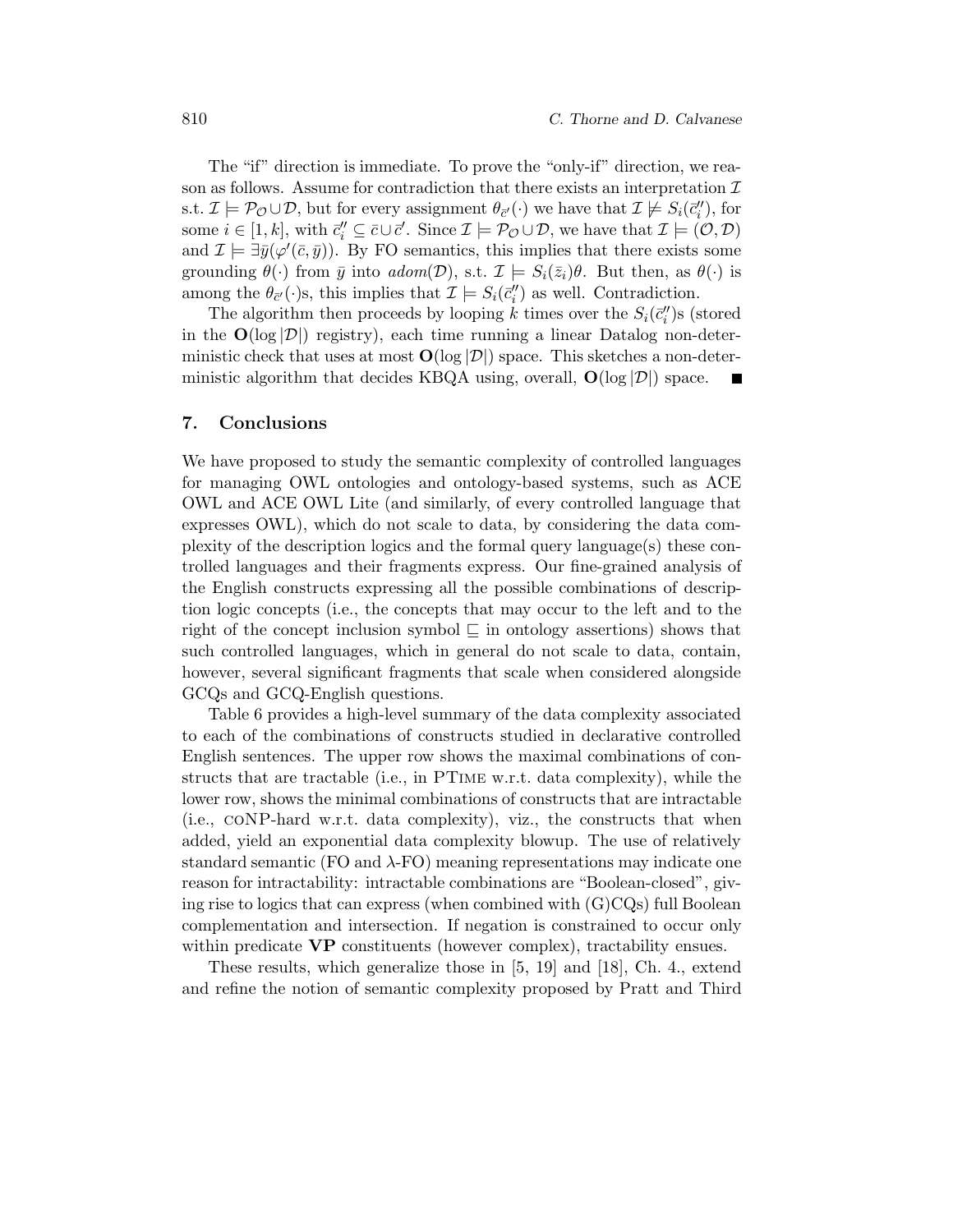| Complexity | Constructs                                                                | Fragment(s)                             |
|------------|---------------------------------------------------------------------------|-----------------------------------------|
|            | Negation ("not") in predicate position.                                   |                                         |
|            | Relatives ("who", "which") everywhere.                                    | Lite-English,                           |
| Tractable  | Conjunction ("and") everywhere.                                           | IS-A <sub>1</sub> , IS-A <sub>2</sub> , |
|            | Transitive verbs ("loves") everywhere.                                    | IS-A <sub>3</sub> , IS-A <sub>4</sub>   |
|            | Existential quantification ("some") everywhere.                           |                                         |
|            | Negation ("not") in subject position.                                     | $IS-A5$                                 |
|            | <b>Intractable</b> Universal quantification ("only") in subject position. | IS- $A_6$                               |
|            | Disjunction $("or")$ in predate position.                                 | $IS-A7$                                 |

Table 6. Controlled English constructs for which (G)CQ query answering is respectively tractable and intractable in data complexity.

in [15] for English (controlled) fragments. As further work we would like to understand if further constraining English syntax, vocabulary, and semantics with the goal of achieving tractability, in the manner outlined by the tractable controlled languages defined in this paper, may negatively impact usability.

Acknowledgements. The authors wish to thanks Ian Pratt-Hartmann, Raffaella Bernardi, and Norbert Fuchs for their useful comments on the results presented here.

### References

- [1] ABITEBOUL, SERGE, RICHARD HULL, and VICTOR VIANU, Foundations of Databases, Addison-Welsey, 1995.
- [2] Artale, Alessandro, Diego Calvanese, Roman Kontchakov, and Michael ZAKHARYASHEV, The DL-Lite family and relations, Journal of Artificial Intelligence Research 36:1–69, 2009.
- [3] Baader, Franz, Diego Calvanese, Deborah McGuinness, Daniele Nardi, and PETER F. PATEL-SCHNEIDER, The Description Logic Handbook: Theory, Implementation, and Applications, Cambridge University Press, 2007.
- [4] Barwise, Jon, and Robin Cooper, Generalized quantifiers and natural language, Linguistics and Philosophy 4(2):159–219, 1980.
- [5] Bernardi, Raffaella, Diego Calvanese, and Camilo Thorne, Lite natural language, in Proc. of the 7th Int. Workshop on Computational Semantics (IWCS-7), 2007.
- [6] Calvanese, Diego, Giuseppe De Giacomo, Domenico Lembo, Maurizio Lenzerini, and Riccardo Rosati, Data complexity of query answering in description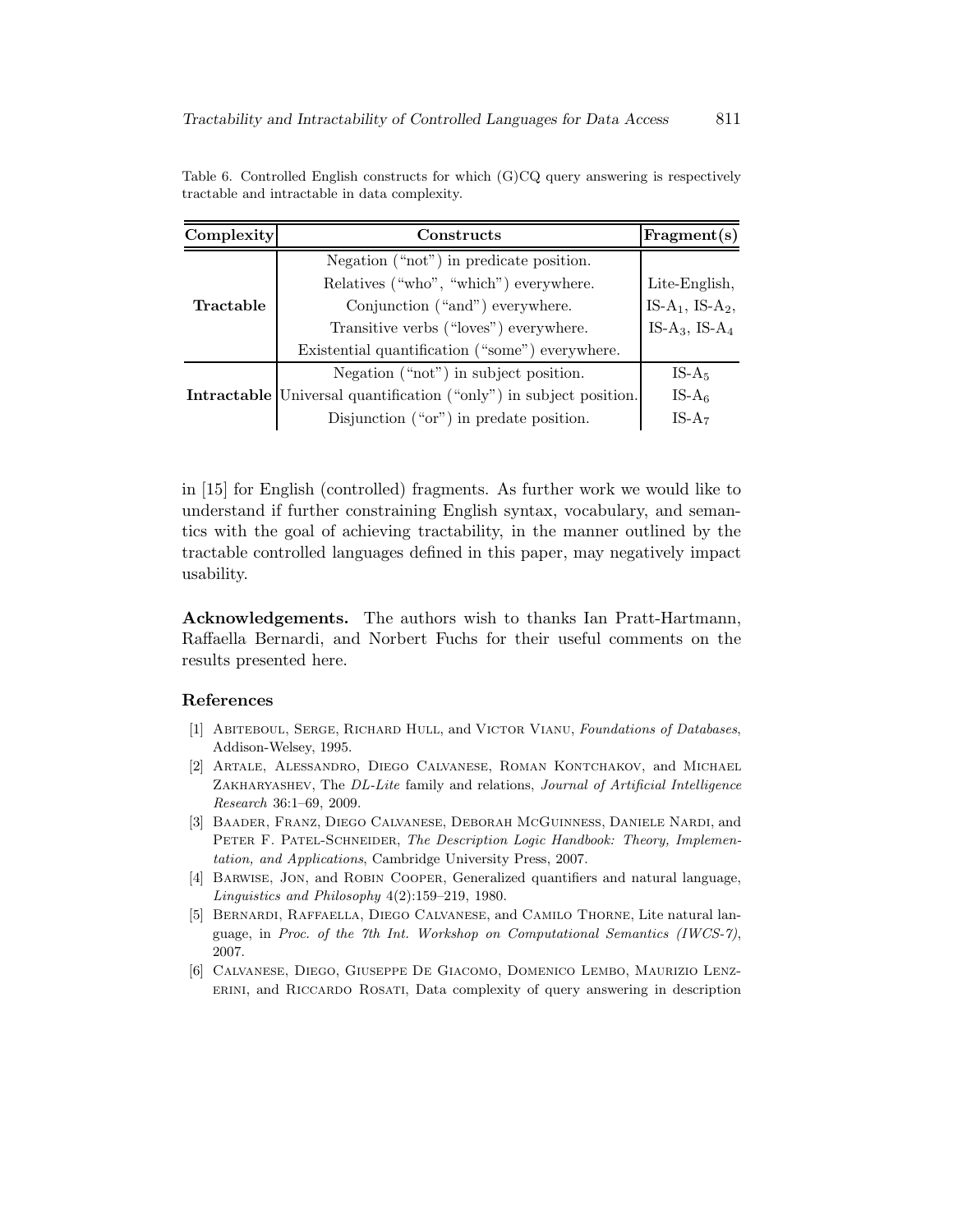logics, in Proc. of the 10th Int. Conf. on the Principles of Knowledge Representation and Reasoning (KR 2006), 2006, pp. 260–270.

- [7] Eiter, Thomas, Georg Gottlob, Evgeny Dantsin, and Andrei Voronkov, Complexity and expressive power of logic programming, ACM Computing Surveys 33(3):374–425, 2001.
- [8] Fuchs, Norbert E., and Kaarel Kaljurand, Mapping Attempto Controlled English to OWL-DL, in Demos and Posters of the 3rd European Semantic Web Conf. (ESWC 2006), 2006.
- [9] Horrocks, Ian, Peter F. Patel-Schneider, and Frank van Harmelen, From  $\mathcal{SHIQ}$  and RDF to OWL: The making of a web ontology language, *Journal on Web* Semantics 1(1):7–26, 2003.
- [10] Jurafsky, Daniel, and James Martin, Speech and Language Processing, 2nd edn., Prentice Hall, 2009.
- [11] Kaljurand, Kaarel, and Norbert E. Fuchs, Bidirectional mapping between OWL DL and Attempto Controlled English, in Proc. of the 4th Int. Workshop on Principles and Practice of Semantic Web Reasoning (PPSWR 2006), 2006, pp. 179– 189.
- [12] KRISNADHI, ADILA, and CARSTEN LUTZ, Data complexity in the  $\mathcal{EL}$  family of description logics, in Proc. of the  $14th$  Int. Conf. on Logic for Programming, Artificial Intelligence, and Reasoning (LPAR 2007), 2007, pp. 333–347.
- [13] MONTAGUE, RICHARD, Universal grammar, *Theoria* 36(3):373-398, 1970.
- [14] Ortiz, Magdalena, Diego Calvanese, and Thomas Eiter, Data complexity of query answering in expressive description logics, Journal of Automated Reasoning 41(1):61–98, 2008.
- [15] PRATT, IAN, and ALLAN THIRD, More fragments of language, Notre Dame Journal of Formal Logic 47(2):151–177, 2006.
- [16] Schwitter, Rolf, Kaarel Kaljurand, Anne Cregan, Catherine Dolbear, and Glen Hart, A comparison of three controlled natural languages for OWL 1.1, in Proc. of the 4th Int. Workshop on OWL: Experiences and Directions (OWLED 2008), 2008.
- [17] STAAB, STEFFEN, and RUDI STUDER (eds.), Handbook on Ontologies, Int. Handbooks on Information Systems, Springer, 2004.
- [18] Thorne, Camilo, Query Answering over Ontologies Using Controlled Natural Language, KRDB Dissertation Series, Faculty of Computer Science, Free University of Bozen-Bolzano, 2010.
- [19] Thorne, Camilo, and Diego Calvanese, Exploring Controlled English ontologybased data access, in Proc. of the 2009 Workshop on Controlled Natural Language (CNL 2009), vol. 448 of CEUR Electronic Workshop Proceedings, http://ceur-ws. org/, 2009.
- [20] VARDI, MOSHE Y., The complexity of relational query languages, in Proc. of the  $14$ th Annual ACM Symposium on Theory of Computing, 1982, pp. 137–146.